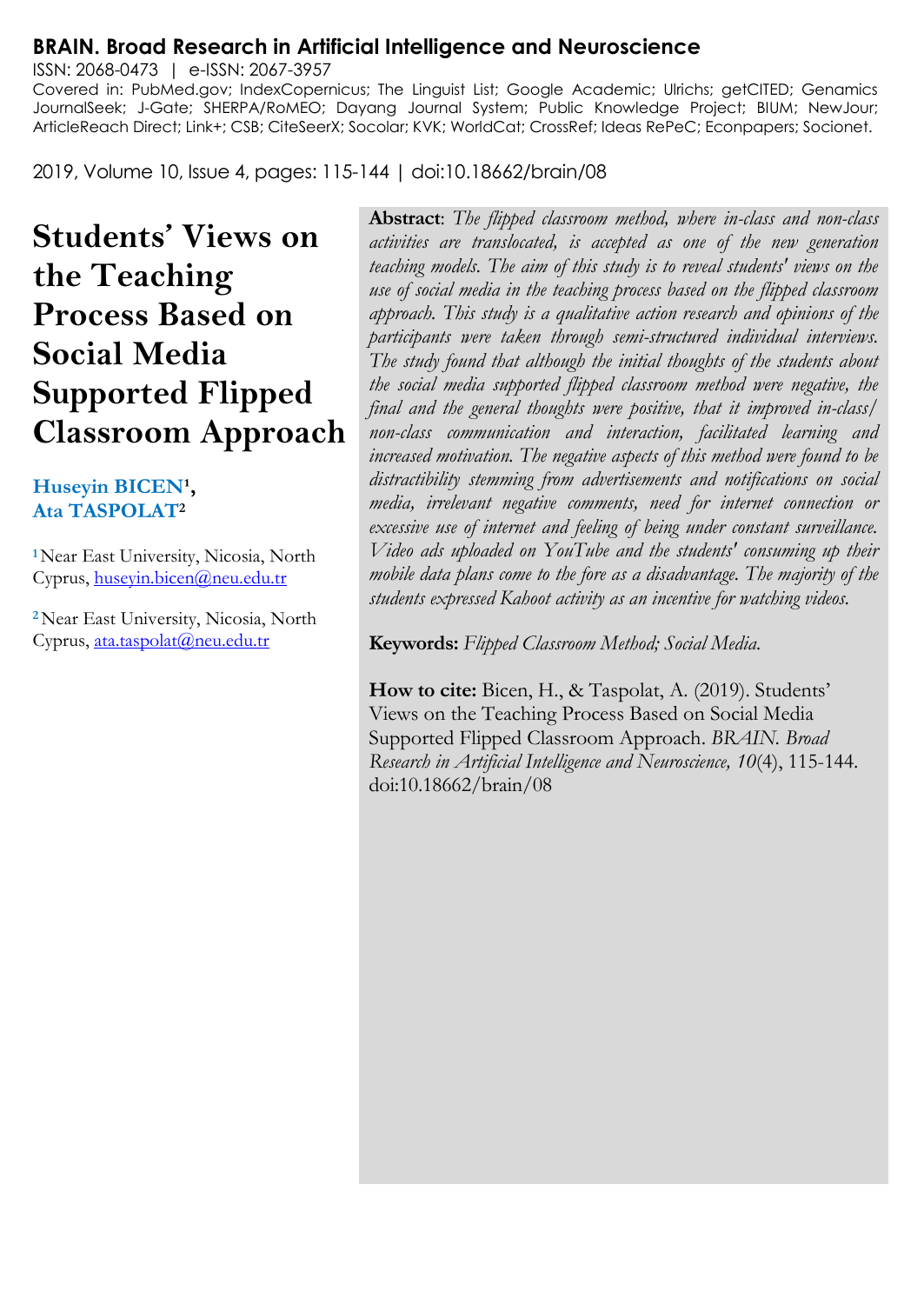# **1. Introduction**

The world is becoming more globalized as the rapid development and change in information and communication technologies are combined with the influence of social media, which has become an indispensable part of daily life. Prensky (2001) names today's people who are born into technology and are constantly in interaction with technology anytime, anywhere, as digital citizens. Digital citizens can create communities by bringing together people living in different places, generate a variety of content which they debate on, comment and shape their emotions, thoughts and works accordingly, and have the opportunity to interactively share these with each other or with a wide audience with the next generation communication platforms called social media (Kietzmann, Hermkens, McCarthy, & Silvestre, 2011).

One of the main sectors affected by this process is education. The widespread use of the Internet, social media and mobile technologies has increased the means for access to information. This has led to the implementation of teaching processes outside of traditional classroom environments (Yıldırım, 2016).

Digital citizens, as stated by Prensky (2001), should be individuals who know how to reach information, can think critically, are collaborative, creative, self-directed, are open to new ideas and can take initiative, have high level communicational, social and cultural skills, problem solving skills and leadership skills, are productive, accountable, and are information and communication technologies literate to become successful in both education and business life (Eryilmaz & Uluyol, 2015). It is extremely difficult for digital citizens to acquire the specified 21st century skills by reading, listening and watching teachers' presentation, that is, through the one-way teaching method, in which the passive participation of the student takes place as in the traditional method (Karadeniz, 2015; Betül, 2016;).

As a result of all these developments, the quest for new teaching methods in education has accelerated. The teaching approaches in which the teacher is at the center have started to be replaced by effective, motivating and entertaining student-centered approaches where technology is benefitted from as much as possible to improve the "I can do it" attitude (Jones, 2007). One of these new teaching methods is the flipped classroom method supported by information and communication technologies, which is believed to solve the limitations and problems in today's teaching processes (Serçemeli, 2016). The word "flip", which means to invert, refers to carry out in-class activities in traditional approaches, such as teaching, outside the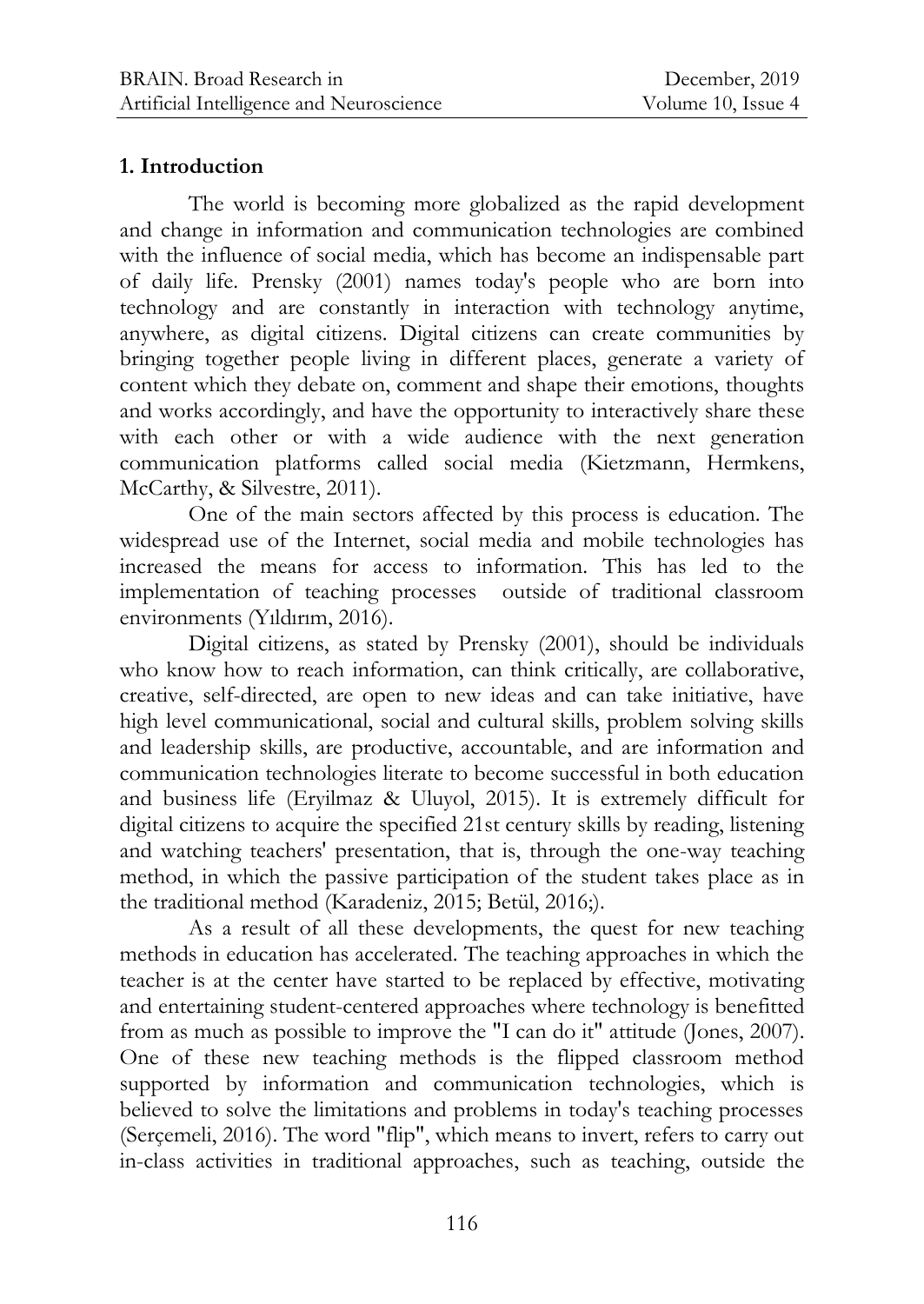classroom, and to perform non-class activities such as homework in the classroom. Thus, it is defined as the translocation of the educational activities to be carried out at home and at school (Strayer, 2009).

At the core of this teaching method, videos are prepared for the theoretical part of the course taught by the teacher. Students learn the subject by watching the course video wherever and whenever they want. In the classroom, students perform, high level cognitive activities such as homework, discussion, brainstorming individually or in groups. Thus, the theoretical knowledge learned outside the classroom is reinforced (Serçemeli, 2016; Gençer, 2015; Strayer, 2012; Ash, 2012).

In the flipped classroom method, the student can easily access to information by improving his/her skills related to independent learning, lifelong learning, and access to and use of information. The teacher plays a guiding role, rather than instruction, and provides the student with opportunities such as individual and group work in the classroom. In addition, the student uses the time spent in the classroom more efficiently because the theoretical knowledge is learned outside. In addition, students attend class activities more conveniently as they come ready for class. During the activities, students can ask the points they could not understand to the teacher who functions as a guide (Serçemeli, 2016; Herreid and Schiller, 2013; Bergmann and Sams, 2012; Miller, 2012; Enfield, 2013; Fulton, 2012; Duerdan, 2013; Morgan, 2014; Talbert, 2012; Bolat, 2016).

The most important disadvantage of this teaching method is the students' not watching the videos prepared by the teacher, for various reasons. Since theoretical teaching takes place outside the classroom, it is difficult for the teacher to follow whether or not the student is learning correctly or how much he or she has learned. In addition, it is difficult for the student to ask instant questions and receive feedback in non-class activities. High technical requirements can also be considered other technical disadvantages arising from technological systems in the implementation process (Bergmann and Sams, 2012; Miller, 2012; Enfield, 2013; Duerdan, 2013; Talbert, 2012; Bolat, 2016).

Strayer (2009) explains the flipped classroom method as a model in which teachers can use multiple approaches simultaneously. In order to eliminate the limitations and to use the flipped classroom method more efficiently, its promotion with different information and communication technologies and teaching methods will contribute to this process. Supporting the flipped classroom method with social media comes to the fore as one of these methods. In education, social media is used to enhance student-student and teacher-student communication, to share information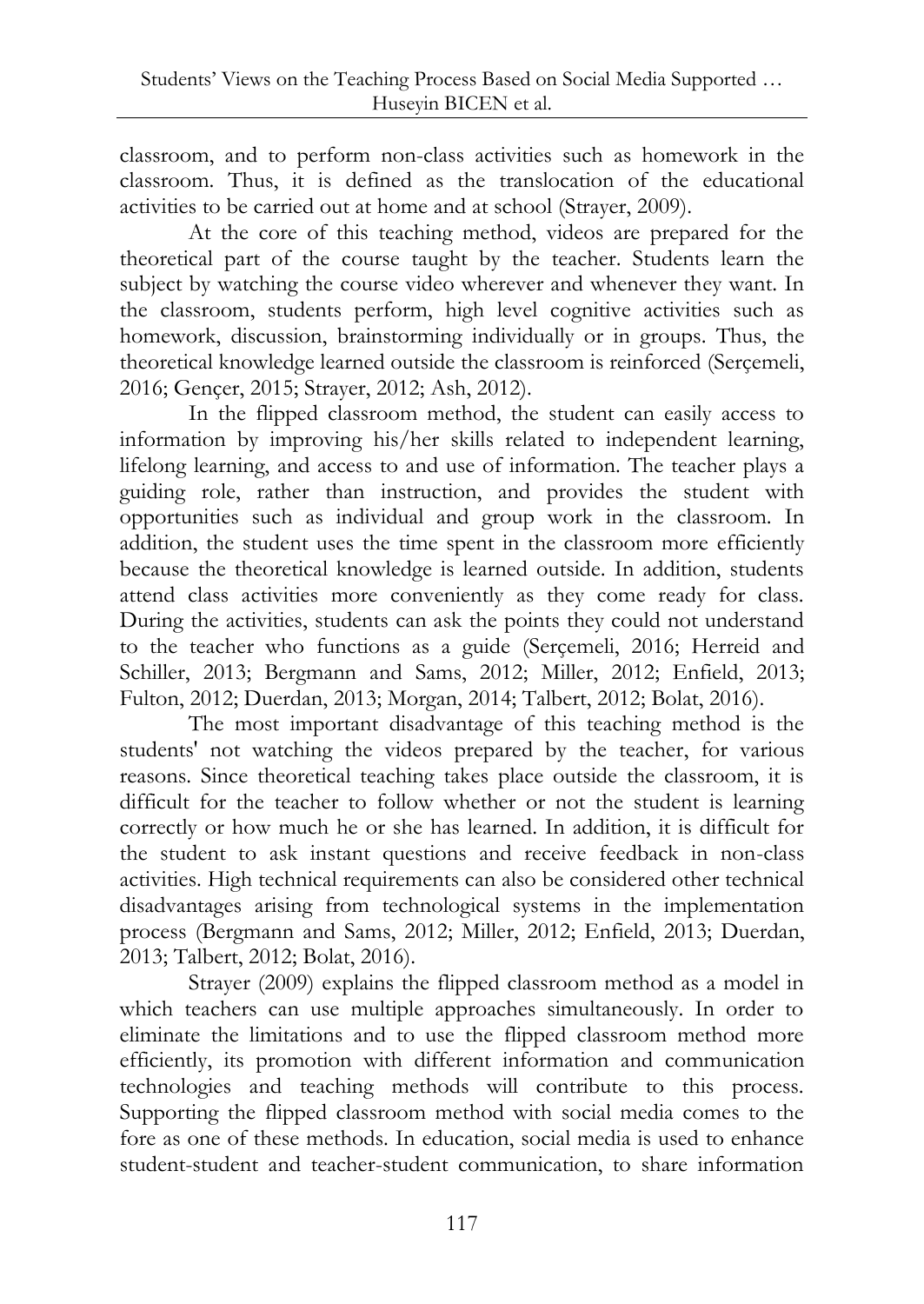and resources, to gather information, to accelerate students' access to course material outside of class hours, to provide alternative to institutional learning methods, to occupy students and understand what they think during teaching, to create student study groups and increase the interest and cooperation of the students in the class (Legaree, 2015; O"Brien, 2012;) In addition to this, Friedman & Friedman (2013) state that the use of social media in teaching contributes to increase communication and collaboration of students and develop their critical thinking and problem solving skills.

# **1.1. Related Studies**

In a study conducted by Mok (2014), the flipped classroom approach was used to increase participation in the programming course and enrich the content. Students reported that this method facilitates learning and that they reinforced their learning because they could watch the videos over and over again.

In another study by Turan and Göktaş (2015), students' opinions were taken to determine the pros and cons of the flipped classroom management method. According to the findings obtained in this study, it was stated that the flipped classroom method prevents rote learning, provide permanent learning, the content of the course can be accessed from anywhere at any time, it gives the chance to get through the content repetitively and allows for learning by doing. Its limitations are mentioned to be the necessity for technological infrastructure, difficulties experienced in the adaptation process, lack of instant feedback and the need for watching lecture videos in advance of the in-class activities.

Görü Doğan (2015) conducted a pilot study to investigate students" views and experiences about conducting the class through the social media supported flipped classroom approach. According to the results of this study, students state that supporting the course with social media contributes to the teaching process. In addition, the students state that there are some discrepancies about the relationship and communication issues in the classroom. The author argues that this situation arises from the application environment and it will not occur in different environments supported by social media.

Özyurt & Özyurt (2016) evaluate the impact of Facebook on improving students" learning experiences and learning programming. The study is carried out within the scope of Programming and Algorithm Course taught in the software engineering department of a university's technology faculty throughout the fall semester of 2014-2015 academic year. A Facebook group is created to enrich teaching at the outset. 63 freshmen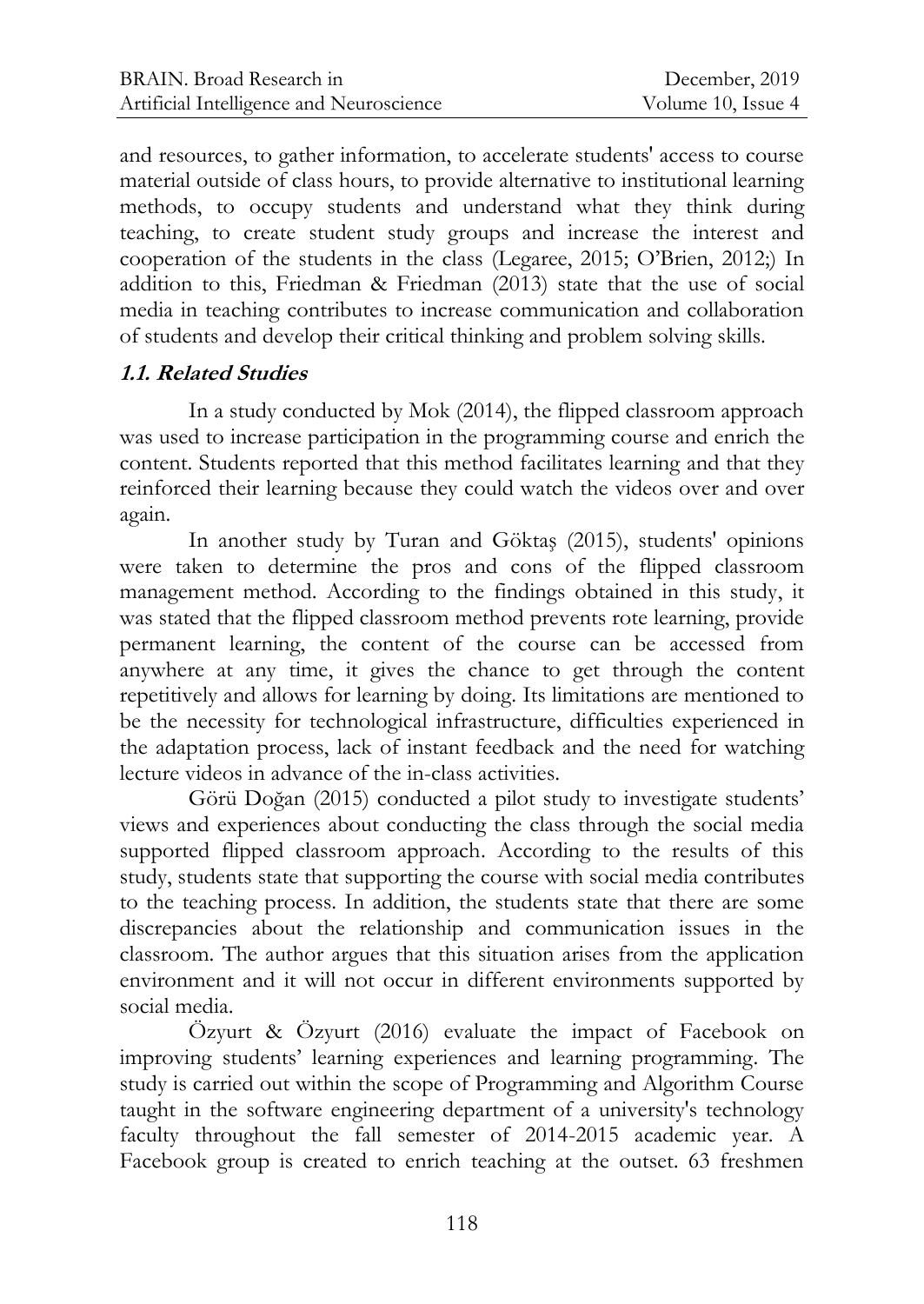engineering students and faculty members joins the Facebook group. The Educational use of Facebook Scale and semi-structured interview forms are used as data collection tools in the study. Qualitative data are subjected to content analysis and quantitative data are analyzed descriptively. The results of this study show that Facebook has positive effects such as providing a rich content for the learning program, increasing extracurricular communication, providing a collaborative and cooperative learning environment, increasing motivation and bringing different perspectives. On the other hand, it causes problems in face-to-face communication and selfexpression. According to the results of the study, it can be argued that Facebook can be used efficiently to support classroom teaching strategies and to enrich learning experiences in the teaching of programming.

Another study conducted by Sezer (2017) examined the academic achievement and motivation of students who are educated at technologically enriched flipped classroom environments. Various electronic materials supporting the flipped classroom environment are distributed to the students in the experiment group 3 days in advance of the course. Before the normal class hours, the basic framework of the subject is discussed with the students, problem situations are formed and solutions are proposed, unresolved issues are highlighted and, most importantly, student-teacher interaction is realized at the highest level. The study finds that the students in the experimental group have both better academic achievement and more motivation when compared to the control group.

In another study, Chen, Su, Huang & Yang (2018) revealed the perceptions and experiences of a group of students on flipped classroom method, use of social networks, effect of utilization of game-based learning and class response systems as teaching methods with a study group that consists of 257 students. Data were collected following a qualitative methodology. According to the findings, it is seen that the flipped classroom method facilitates motivation, autonomy and commitment to learning. It also serves to promote participation and commitment to the professional community and citizenship. In addition, the results of the learning-teaching process show an increase in the autonomy of the prior knowledge necessary to solve the homework and formative assessment. Finally, these studies support the reflection of one's own teaching practice.

A qualitative study conducted by Öznacar, Köprülü & Çağlar (2019) examines the academic performance, participation levels, learning attitudes and academic achievement of international students who are educated according to the flipped classroom method. The study finds that the flipped classroom method has a more useful instructional design than the courses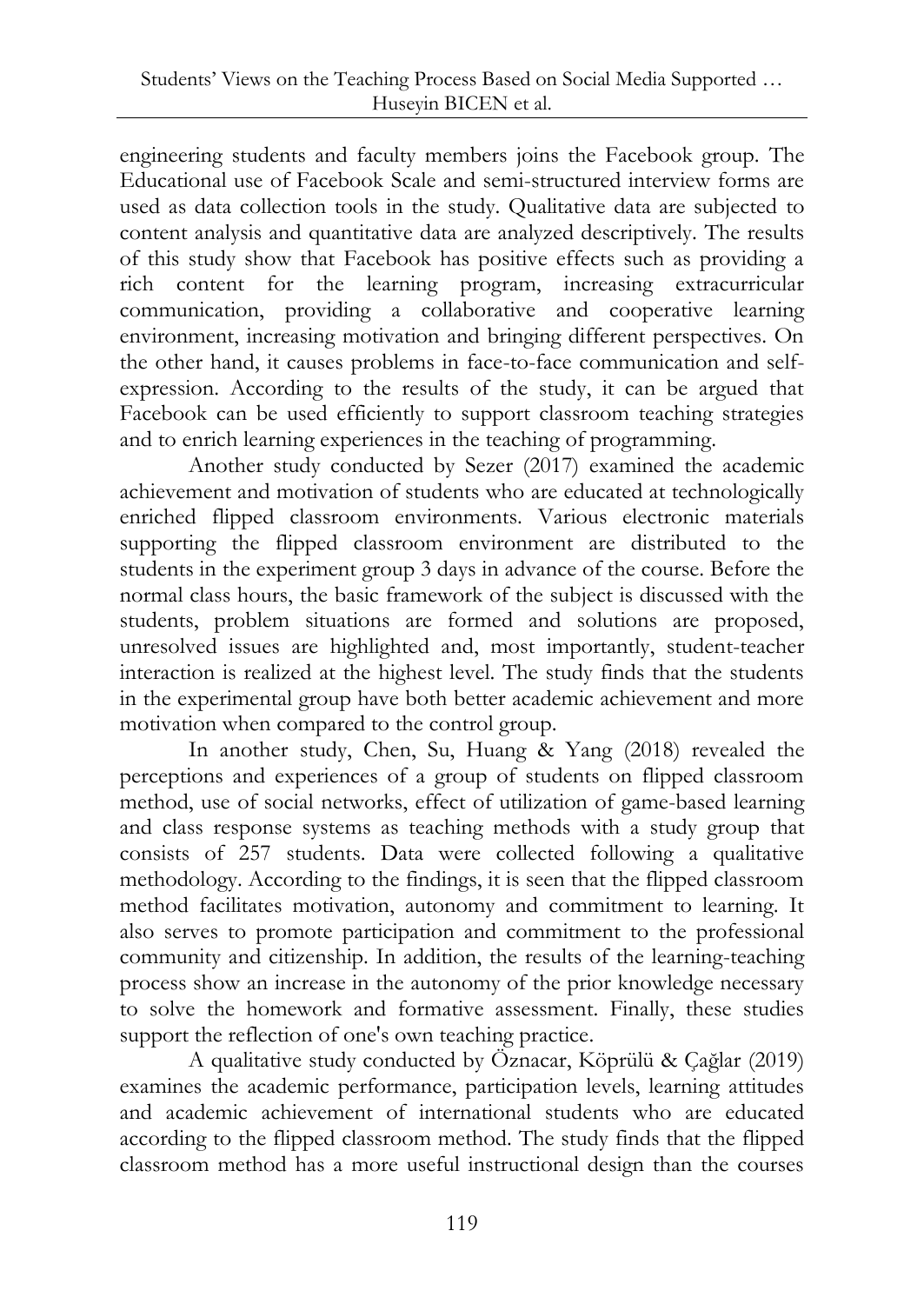taught with traditional methods. The findings show that students who use Edmodo to follow the course acquire better learning outcomes and develop better attitudes towards learning experiences.

# **1.2. Theoretical Knowledge**

The flipped classroom method was first applied in 2007 by two high school chemistry teachers, Jonathan Bergmann and Aaron Sams. Initially, the aim of the application was to record the courses taught at the class and publish them online so that the students who missed the class could watch later. Following the online publication of the course videos in a downloadable format, it was understood that it would be more efficient to allocate the time that is actually spent for the teaching of theoretical knowledge to the group study activities in the classroom; and the flipped classroom method became widespread with the idea that it could be applied to all students (Bergmann & Sams, 2012).

When the theoretical foundations of the model are examined, it is seen that the flipped learning model is a kind of hybrid learning models. The education structures in which traditional teaching methods and technology are integrated together are called hybrid learning or mixed learning (Staker & Horn, 2012). In addition, the flipped learning model eliminates the limitations in the learning environment to a certain extent as in the mobile learning method. This method supports problem-based, collaborative, inquiry-based and active learning theories. Moreover, it is seen that the flipped learning model is based on social constructivist approach which is one type of the constructivist approaches. Social constructivism states that the structuring of knowledge will unfold through socially and culturally regulated experiences (Hung, 2015; Brame, 2013).

# **2. Purpose**

The purpose of this study is to reveal students' views on the use of social media in the teaching process based on the flipped classroom approach. The research questions in this context are as follows.

What are the students' views on the use of social media in the Programming Languages course designed according to the flipped classroom approach?

What are the general views of students on the social media supported flipped classroom approach?

a. What are the positive and negative aspects of the implementation of social media supported flipped classroom approach?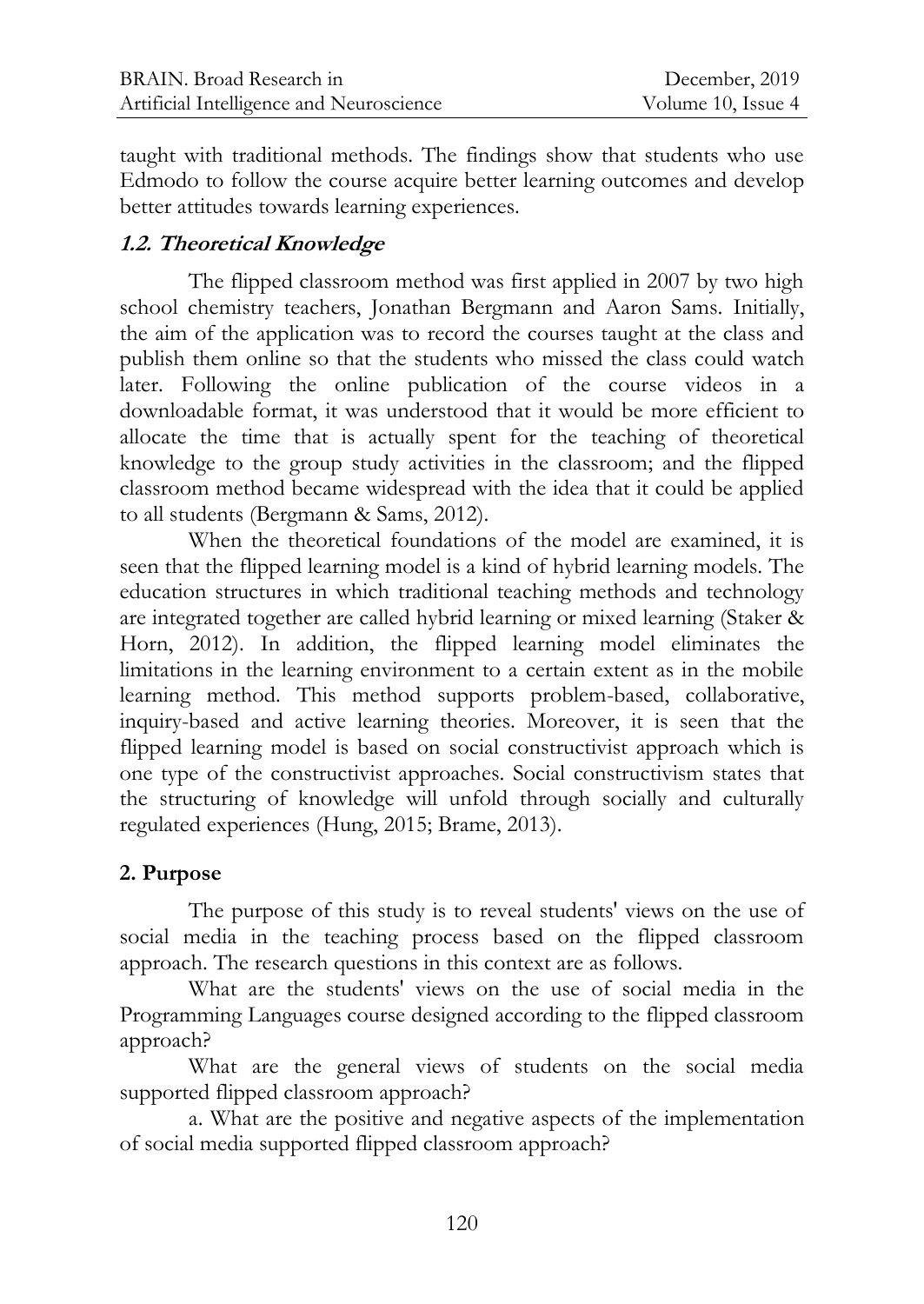b. What are the views of students on the videos shared via YouTube and Facebook?

c. What are the factors enhancing and diminishing motivation towards the class?

d. What are the general views of students on the impacts of social media supported flipped classroom approach on the motivation of the students for the class?

# **3. Method**

# **3.1. Research Model**

In this study, a qualitative action research was chosen as the research model. Action research is conducted by an expert researcher with the participation of the parties to the problem and the practitioners in order to define the problem in depth, solve the existing problem and improve the situation (Aksoy, 2003). The reason for choosing this research design is to get students' views and experiences regarding the promotion of the course, which is taught by the researcher based on the flipped classroom method, with social media support in order to eliminate the limitations of the course and to redesign the course accordingly. Since the author is also the teacher of the course, he had the chance to make observations regarding the limitations of the course and conduct individual interview with the students, who were a party to the problem, at the end of the semester.

# **3.2. Participants**

This study was carried out on 20 students who took Programming Languages course in Near East University, Department of Computer Education and Instructional Technology in 2016-2017 fall term. 58% of the participants were male, 42% were female, and mean age of the participants was 20.

# **3.3. Data Collection Tools**

In the study, a semi-structured individual interview form, one of the qualitative data collection methods, was used to examine students' views on the use of social media in the Programming languages course designed based on the flipped classroom approach. With semi-structured forms, the researcher prepares the questions in advance and receives in-depth answers with the probes asked to the participant in the course of the interview (Türnüklü, 2000).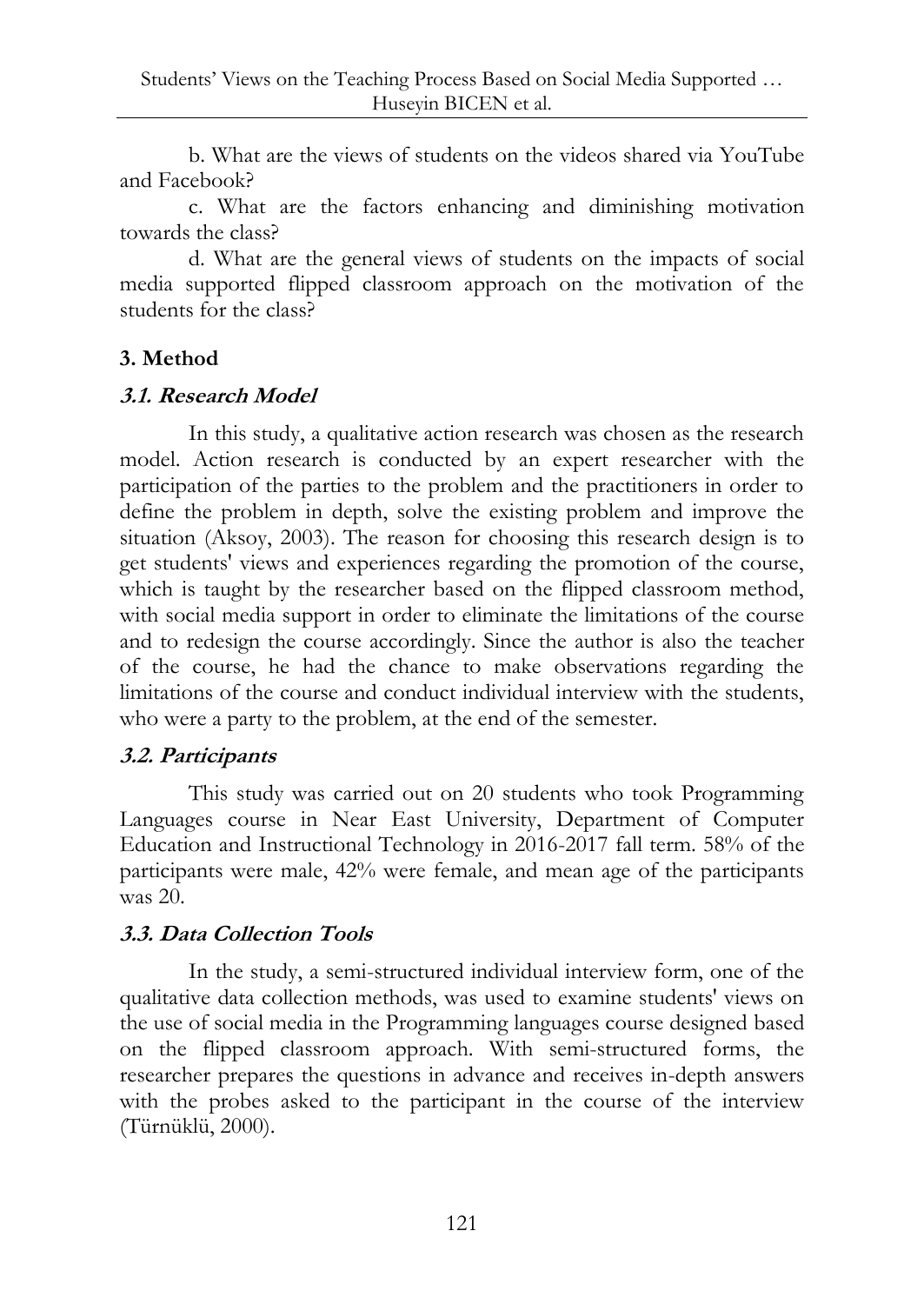The semi-structured interview form consists of 8 open-ended questions. 5 of the questions have 6 sub-questions. The interview form which was developed by the author was examined by three professors and one teacher. In addition, a pilot study was conducted to measure the clarity and answerability of the questions. At the end of the pilot study process, students stated that the interview questions were understandable, and certain minor changes was made on the form by the author to bring it to the final form.

The data collection process of the study started after the end of the programming languages course, which is a core course. Invitations were sent to the students to participate in the project via Facebook and 20 students gave a positive response to the invitation. The interviews, which were conducted on a voluntary basis in the classroom environment and conversational atmosphere, were completed in two weeks. In addition, the author audio-recorded the interviews with the permission of the participants.

# **3.4. Data Analysis**

Qualitative data analysis was performed on the data obtained from individual interviews. The audio recordings were transcribed using a computer, and content analysis was performed on these transcripts. Content analysis is one of the most appropriate methods in qualitative data analysis (Kitzinger & Barbour, 1999). During the analysis of the audio records, the research questions were taken into consideration and codes were formed accordingly. Then, similar and related codes were categorized into themes. Finally, the data were elaborated on and interpreted in detail.

# **4. Implementation**

Before the implementation process, a 14-week syllabus was prepared and shared with the students at the beginning of the semester, which included all the details such as the aim, subjects, teaching method, scope, activities and grading of the programming languages course. In the syllabus, it is stated that the course will be taught with the social media supported flipped classroom method, and a Facebook group and YouTube channel was created by the teacher for this purpose. Students were particularly reminded to follow the social media accounts of the course.

In the context of the flipped classroom method, the theoretical part of the programming languages course was taught and video-recorded by the teacher using Camtasia program. The videos were shared via the YouTube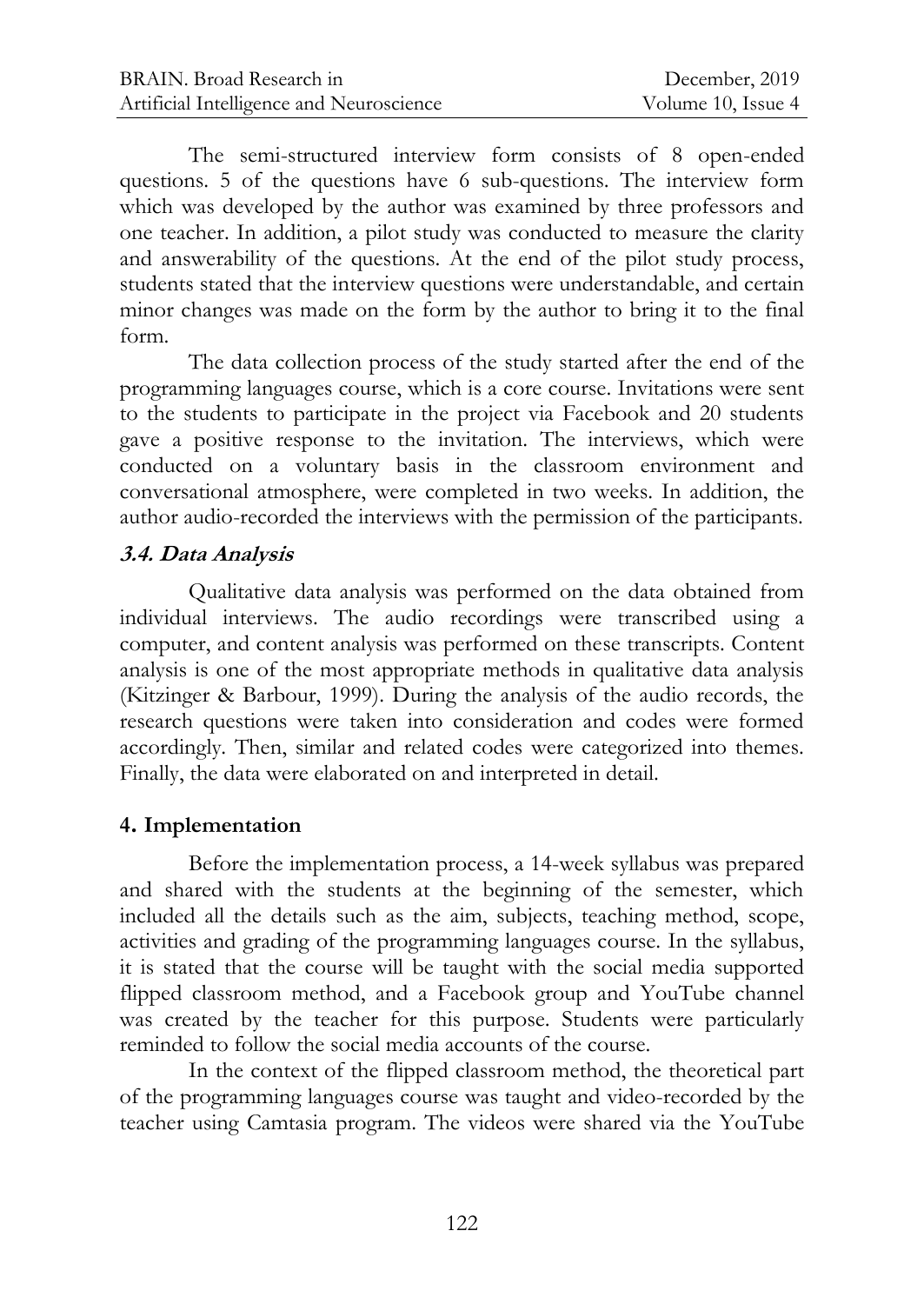channel. In addition, the video and other course contents of that week were shared on the social media group.

Before starting the class, the students were asked about the parts of the videos they did not understand and were given the necessary answers. Then, an online question-answer event called Kahoot was held at the beginning of the class. Kahoot event, which involved multiple choice and gap filling questions with video, image and text, was prepared by the teacher. The event was covering the videos shared that week. The questions were projected on the whiteboard and the students participated in the Kahoot event via their smartphones, tablets and computers. Extra bonus points were given to the top three students and the top five students were announced from the Facebook group to congratulate (Figure 2). After Kahoot application was performed, the activity of the week was passed on to. Inclass activities were conducted as individual or group work, and the teacher, who took on the function of guidance, coached the students by giving them the necessary tips. An example of the in-class activities is shown in Table 1. In addition, a discussion board was opened on the Facebook group about the content of the event to be held next week and the students shared their ideas on this board.



**Figure 1:** Example of a Kahoot Event Result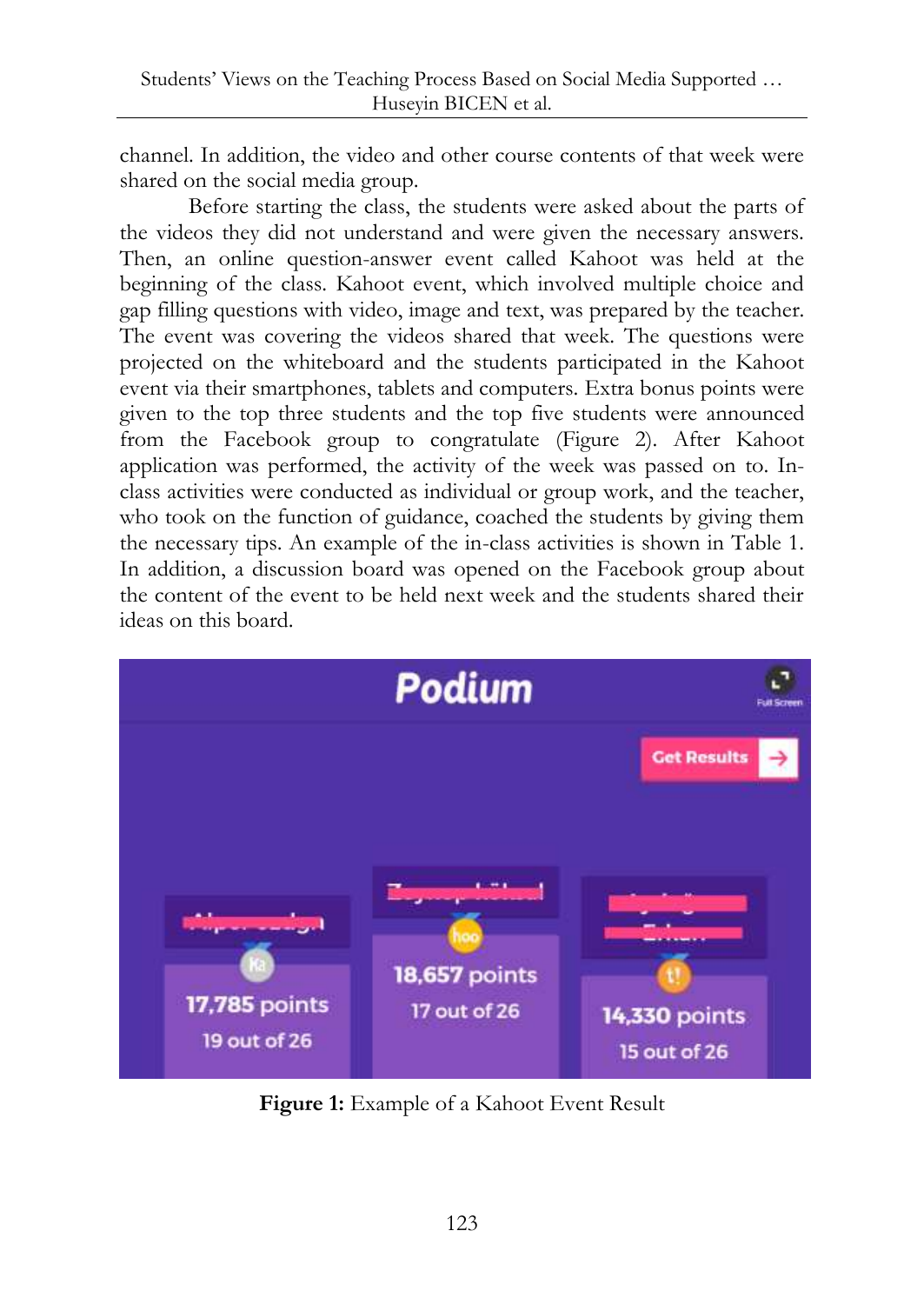| <b>Week-3 In-Class Activity</b> |                                                                                                                                                                                                                                 |  |  |
|---------------------------------|---------------------------------------------------------------------------------------------------------------------------------------------------------------------------------------------------------------------------------|--|--|
| <b>Activity Title:</b>          | Educational Software-Multiplication Table Learning Program                                                                                                                                                                      |  |  |
| Duration:                       | 120 Minutes                                                                                                                                                                                                                     |  |  |
| Application<br>Topics           | Variable Definition, Arithmetic Operations, User Data Entry,<br>Control Statements Loop statements (fordo, whiledo, and<br>repeatuntil), Control Statements                                                                     |  |  |
| Explanation                     | Please develop the Multiplication Table Learning Program, the<br>features of which is given below, and send the isimsoyisim.zip<br>file via Moodle.                                                                             |  |  |
|                                 | Ask the user: "Which multiplication table do you want to ask?"<br>1.<br>to learn the multiplication table to be worked on.<br>2. The user will be asked with the multiplication table operation                                 |  |  |
|                                 | from 1 to 10 based on the figures entered by the user. If the<br>answer entered by the user is correct, "Congratulations Correct"                                                                                               |  |  |
|                                 | phrase will be printed on the screen and the next question will be<br>passed on to. If the answer is wrong, "Your answer is wrong, the<br>result is:" phrase will be printed on the screen with the correct                     |  |  |
|                                 | answer, and the program will be terminated.                                                                                                                                                                                     |  |  |
| Program<br>Output               | Problems - Javador 13 Declaration U Console 11<br><br>terminated> omek (Java Application) C:\Program Files\Java\pe1.8.0_12T\bin\javan.exe (18 Mar 2017 11:35.32)<br>Hangi Çarpım tablosunu Sormak İsterseniz:7<br>$1x7 = ?$<br> |  |  |

# **Table 1:** In-Class Activity Carried out in Week 3.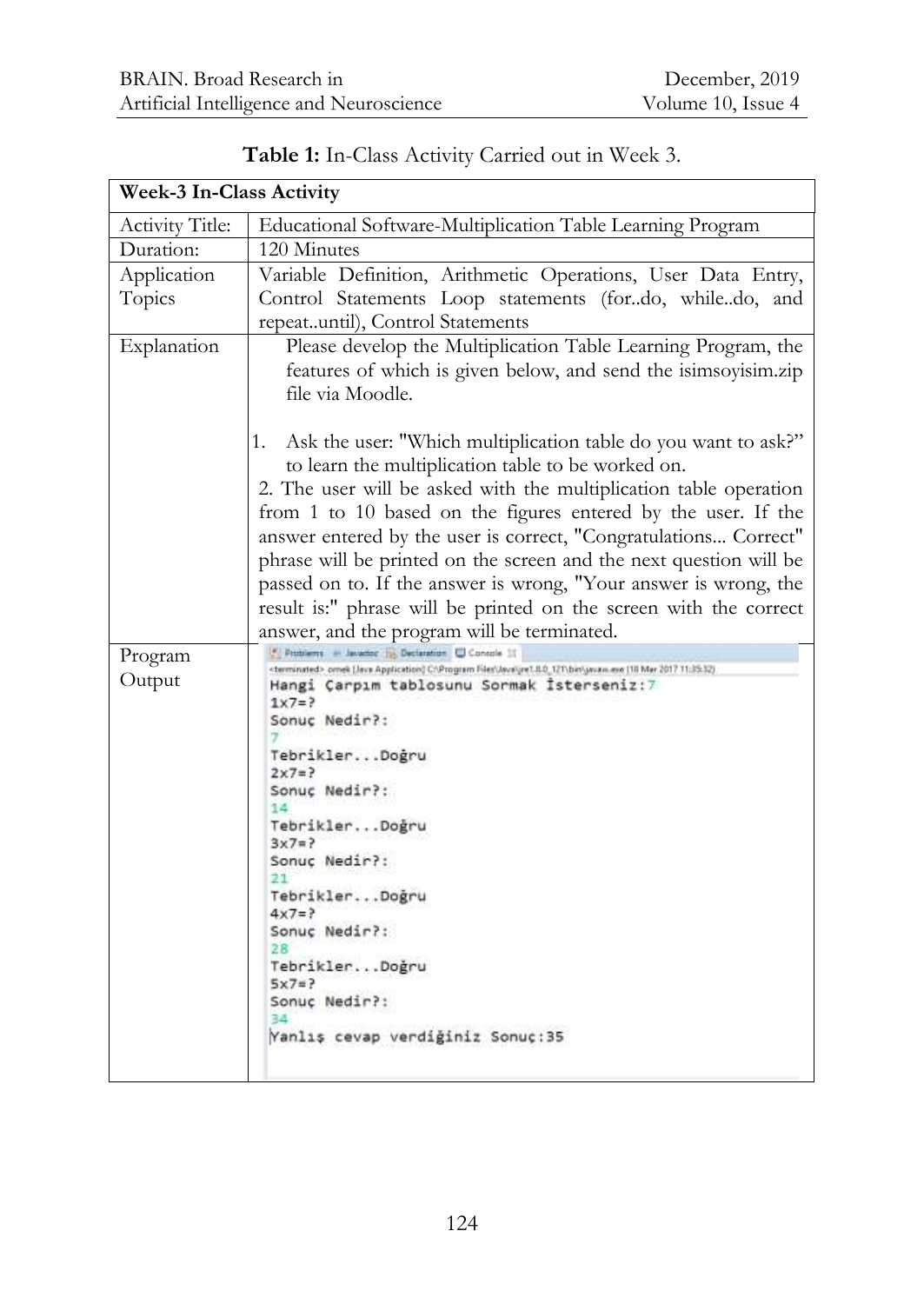# **5. Findings and Discussion**

Within the scope of the study, a focus group interview form, one of the qualitative data collection methods, was used to examine the views of students on the use of social media in the programming languages course designed based on the flipped classroom approach.

# **5.1. General Views of Students on the Social Media Supported Flipped Classroom Approach**

General views of students on the social media supported flipped classroom approach are presented in Table 2. According to these findings, the initial thoughts of the majority of students about the method to be used are seen to be negative such as: surprise  $(N=7)$ , the class will be challenging (N=5), curiosity (N=3), fear (N=3). Certain student statements regarding these findings are presented below:

*Student 1: "I was very surprised when the teacher first mentioned that he would teach with a different method. I'm surprised I didn't expect to learn the class through a different method at all"*

*Student 2: "When I first heard that the theoretical part of the course*  would be followed from the videos, and that the activities would be a part of *grading, I thought it would be a very challenging course"*

*Student 3: "At first, I had no idea about the method you were talking about, so for the last semester, for example, we were learning the course through a method that could be considered traditional and I was missing the class when I did not go to school that day. So, I was very curious about it"*

*Student 4: "I was afraid when I first heard of it, but I liked it then"*

*Student 5: "The first thing I thought was that it would be different from other courses and that it would be a useful method in which we would research and find something or gain time by watching the videos before coming to the school, in comparison to the ordinary teach and go method"*

Likewise, Turan (2015) stresses in his study that the students had difficulties at the early weeks but kept up with the model and applied it smoothly after the second week.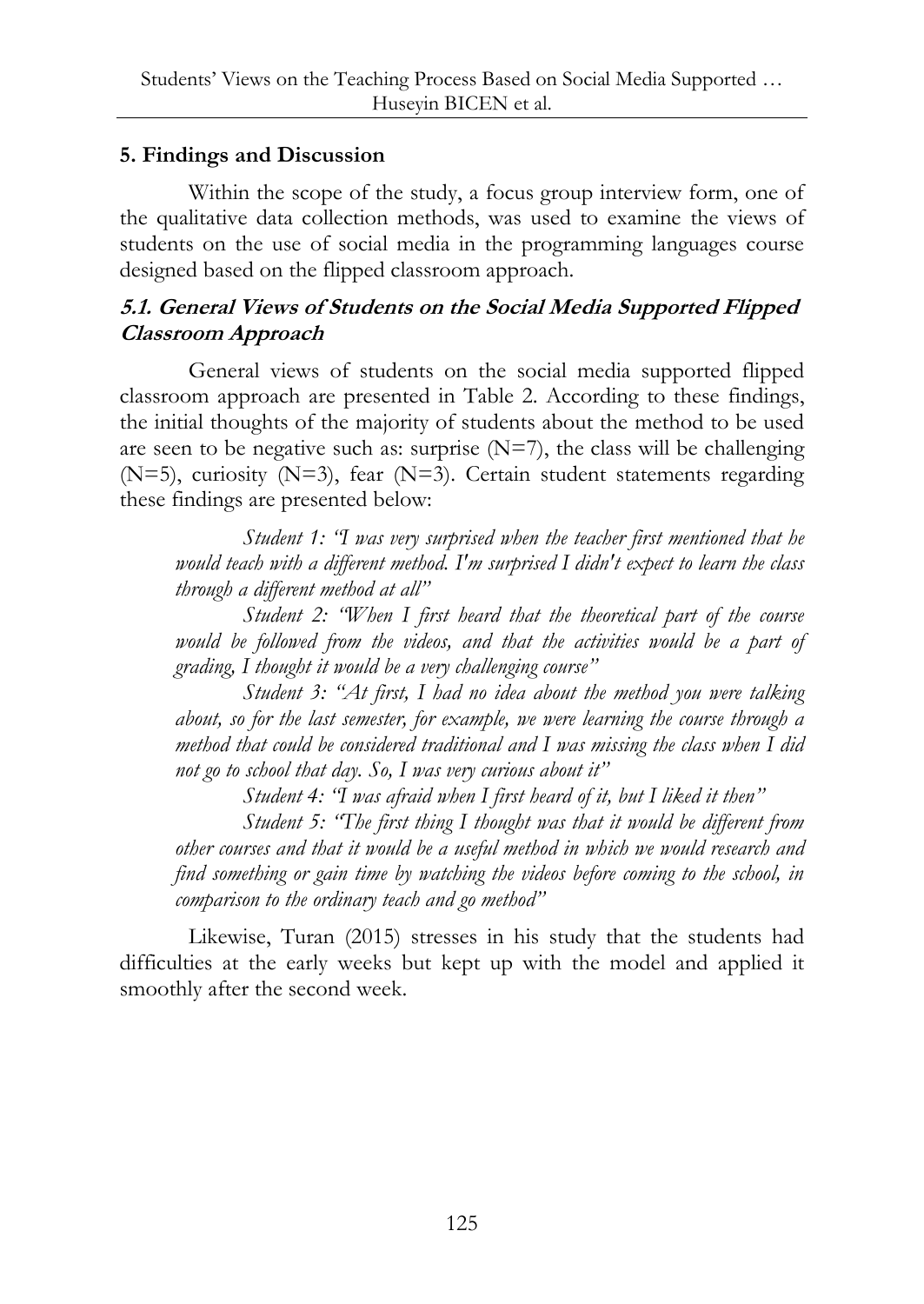| Category        | Code                       | $\mathbf f$ |
|-----------------|----------------------------|-------------|
|                 | I was surprised            | 7           |
|                 | I thought that the course  | 5           |
|                 | would be challenging       |             |
|                 | I was curious              | 3           |
| Initial Thought | I was afraid               | 3           |
|                 | I thought it would be 2    |             |
|                 | useful                     |             |
|                 | I thought I would be 1     |             |
|                 | active                     |             |
|                 | I thought it was a much 10 |             |
|                 | better method than my      |             |
|                 | initial thought            |             |
| Final Thought   | It is a funny method       | O           |
|                 | It can be used in any      | 3           |
|                 | courses                    |             |
|                 | It is a useless method     | 2           |
| General Thought | Positive                   | 18          |
|                 | Negative                   | 2           |

**Table 2:** General Views of Students on the Application

According to the findings in Table 2, although the initial thoughts of the students were mostly negative, their final thoughts have shifted in the positive direction. Accordingly, the students' final thoughts are: "it is a much better method than my first thought' ( $N=10$ ), 'it is a funny method' ( $N=6$ ) and 'it can be used in any course' (N=3). Some of the remarkable expressions mentioned by the students are presented below:

*Student 3:" I was able to close my gap with the videos, when I didn't come to class. So, it was above my expectations, certainly not expecting this much"*

*Omer: "I did not think that the course would be that way, but it totally met my expectations"*

*Student 6: "The flipped learning, that we had never seen or heard of before, was very different. I'm not very good at the coding class, but it caught my attention a lot, and I came to the class more excitedly. It was a funny class. It also met my expectation at a high level"*

*Student 4: "My final thought at the end of the course is that it can be used in any courses if desired"*

In addition, as it is shown in Table 2, a great majority of the students expressed positive views about the social media supported flipped classroom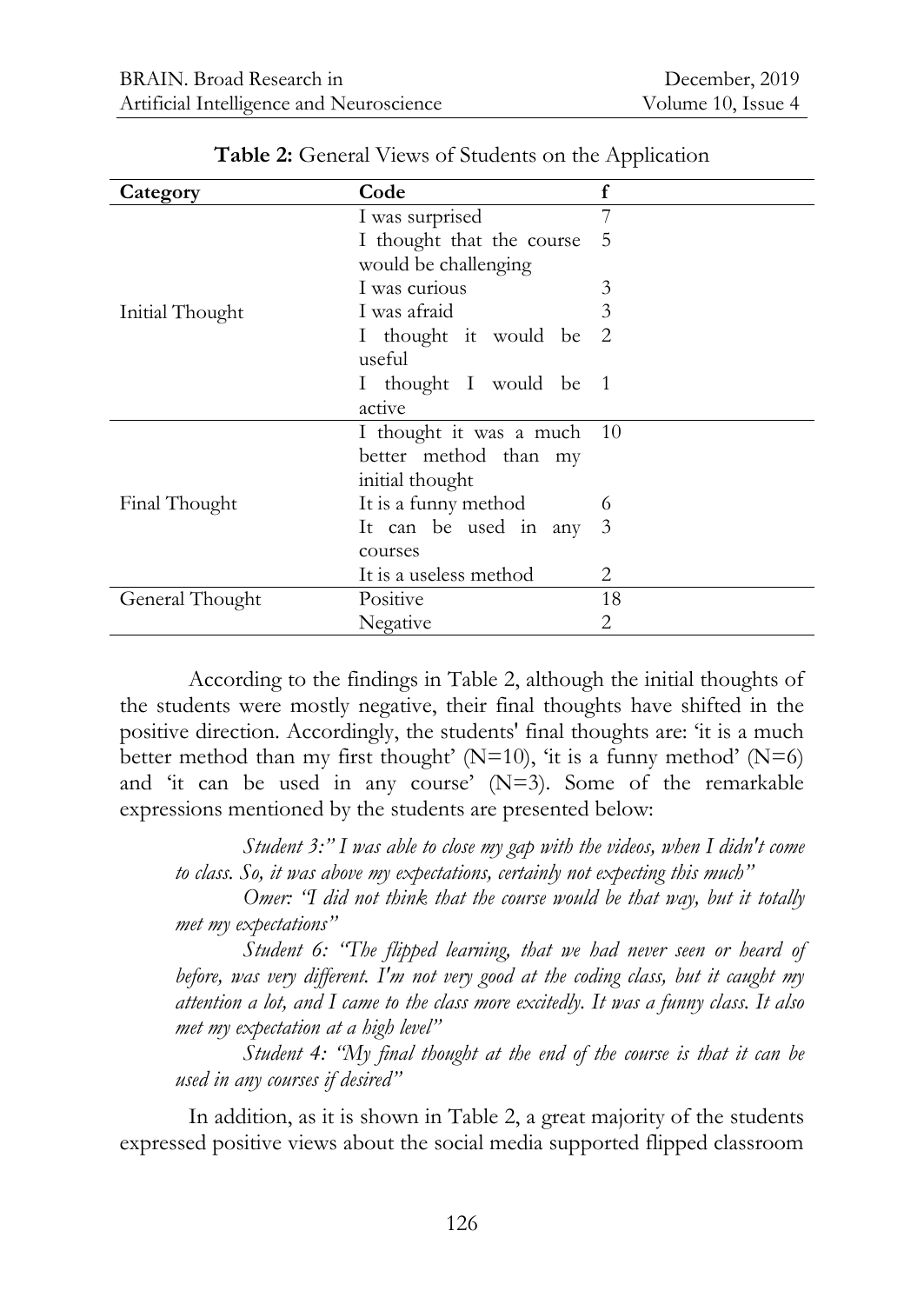method (N=18). Some of the remarkable statements of the students are presented below:

*Student 3: "Because we used a different teaching model, we have learned the course more efficiently. A positive and very nice method" Student 8: "It is a very useful method. My view is positive"*

*Student 7: "My view is positive. I wish it is applied as a traditional method in future"*

Similar to the findings of this study, In a study by Turan (2015), it was found that the students gave negative reactions when they first heard about the flipped classroom method, but that their opinions were shifted to positive at the end of the course process. In the literature, there are studies indicating that students mostly view the flipped classroom positively (Yestrebsky, 2015; Asiksoy & Özdamli, 2016; Stone, 2012; Turan, 2015; Touchton, 2015) and there are also those that argue the opposite (Milman, 2012; Davies, Dean, & Ball, 2013). It can be argued that, students' having the chance to perform more activities in the classroom, accessing to information whenever and wherever they want, having the opportunity to learn and reinforce their knowledge in accordance with their own pace of comprehension, and the performance of the learning process both individually and collaboratively in the flipped classroom method, are the significant factors in students' having positive views about the method.

# **5.2. Positive and Negative Aspects of the Utilization of Social Media Supported Flipped Classroom Method**

The findings obtained through the individual interviews conducted to determine students' views on the positive and negative aspects of the utilization of social media supported flipped classroom approach are shown under main headings and subheadings in Table 3.

| Category            | Code                 | Sub-Code                   |   |
|---------------------|----------------------|----------------------------|---|
|                     | Enhancing $in/$ non- | communication<br>Easy      |   |
| Positive<br>Aspects | class communication  | opportunity with peers and |   |
|                     | and interaction      | teacher                    |   |
|                     |                      | Ease of feedback           | 5 |
|                     |                      | Knowledge sharing          |   |
|                     |                      | Instant communication      |   |
|                     |                      | Following up the peers     |   |
|                     |                      | Communication              |   |
|                     |                      | Opportunity                |   |

**Table 3:** Positive and Negative Views of Students on the Course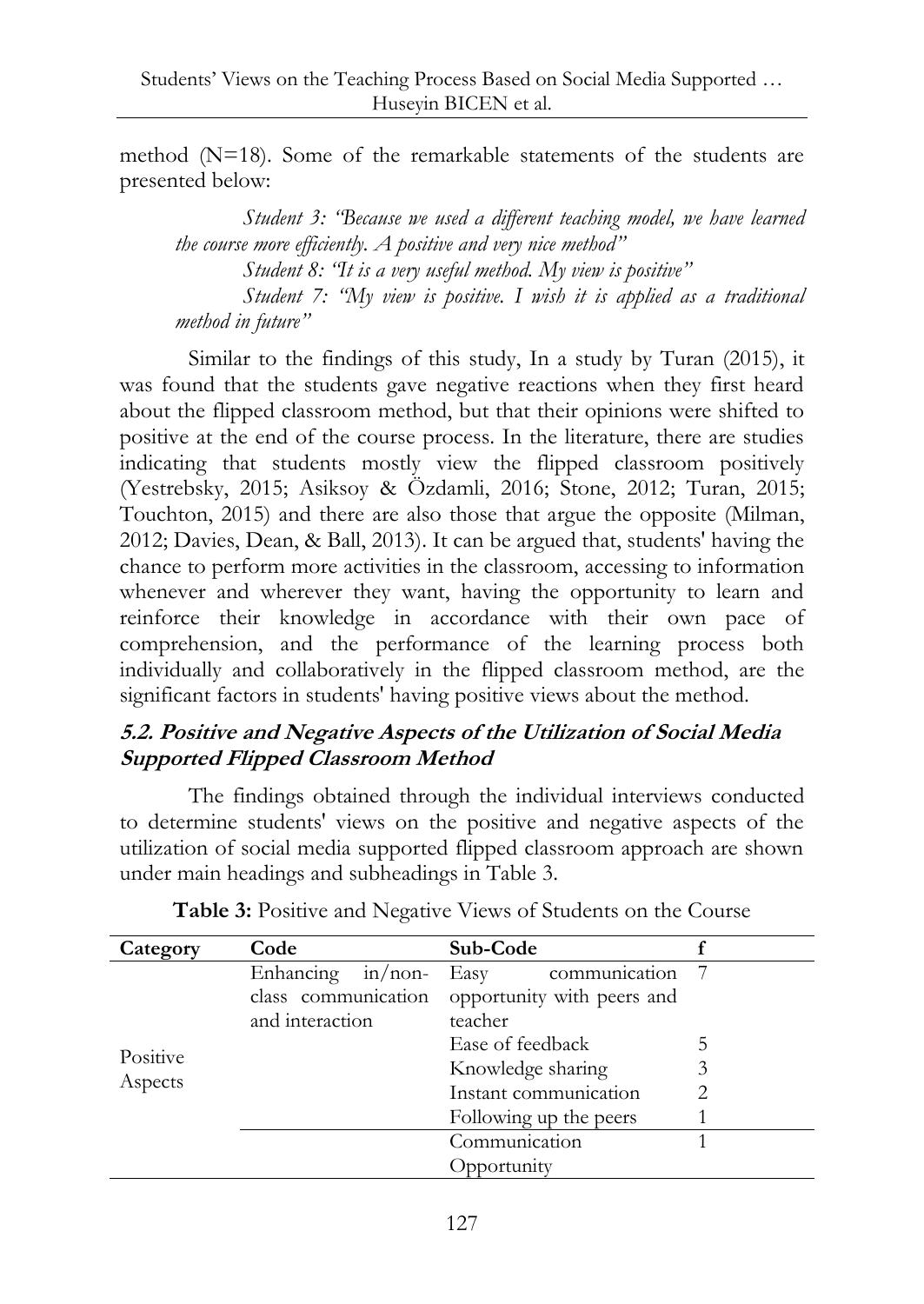|          | Facilitating Learning                 | Access to course content<br>anytime and anywhere        | 10 |
|----------|---------------------------------------|---------------------------------------------------------|----|
|          |                                       | Easy course follow-up                                   | 6  |
|          |                                       | Chance to watch the course<br>videos for multiple times | 6  |
|          |                                       | Preparation for the course<br>in advance                | 4  |
|          |                                       | sustainable<br>Ensuring<br>learning                     | -3 |
|          |                                       | Learning before coming to 2<br>class                    |    |
|          |                                       | Encouraging                                             | 12 |
|          | Enhancing                             | Funny                                                   | 9  |
|          | Motivation                            | Attracts attention in the<br>class                      | 8  |
|          | Distraction due to ads and pop-ups    |                                                         | 15 |
| Negative | Decreasing class attendance           |                                                         |    |
| Aspects  |                                       | Internet Requirement/ over-use of the internet          | 6  |
|          | Feeling of constantly being monitored |                                                         | 2  |

#### *5.2.1 Positive Aspects of Supporting the Course with Social Media*

Participants were asked about the positive aspects of supporting the programming languages course, designed based on the flipped classroom approach, with social media. The findings were classified under three subheadings as: (1) enhancing in-class communication and interaction, (2) facilitating learning and (3) enhancing motivation.

#### *5.2.1.1. Enhancing In/Non-Class Communication and Interaction*

The students stated that one of the positive aspects of using the social media supported flipped classroom approach is to enhance the communication and interaction in and out of the classroom. In this context, according to the views of students the factors enhancing in/non-class communication and interaction are: the opportunity of easy communication with classmates/teacher ( $N=7$ ), ease of feedback ( $N=5$ ), information sharing  $(N=3)$ , instant communication  $(N=2)$ , the opportunity of interaction  $(N=1)$ and following up the classmates  $(N=1)$ . In this context, the statements given by some students are shown below.

*Student 2: "To me, social media is an important part of the method applied. With social media, the teacher has the opportunity to reach the students not only at school but any time"*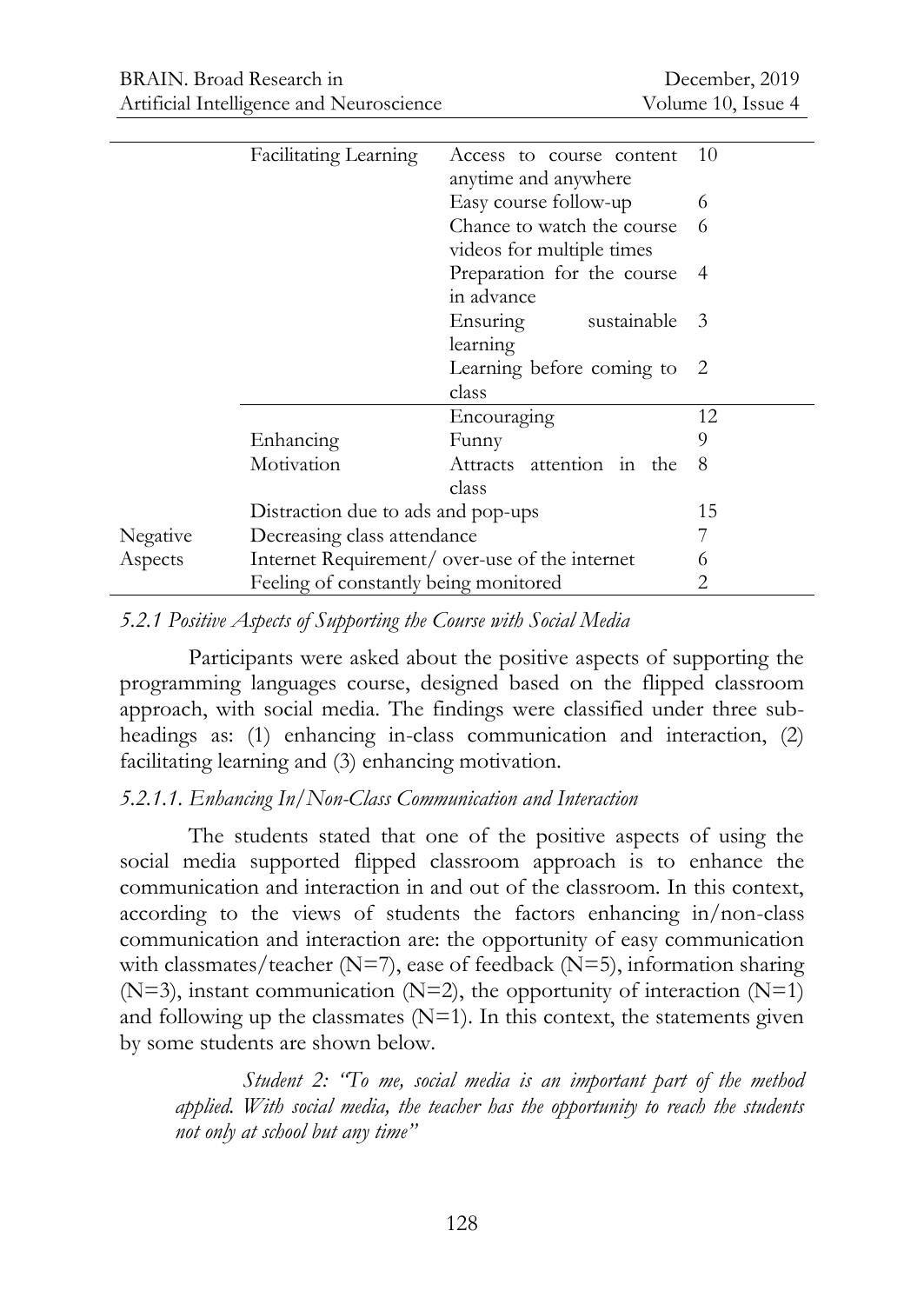*Student 9: "The teacher can give homework assignments through social media, or if students have questions, he can answer them. Also, social media is used by everyone. It is certainly an efficient tool because it provides communication with the teacher"*

*Student 1: "I think that this method is very necessary because it provides direct and instant communication. Most importantly, because you come to the class having already watched the videos, social media is also important in terms of preparation as well"*

*Student 10: "We get feedback more easily thanks to our Facebook group"*

*Student 7: "We have Facebook groups. And there is a YouTube channel where the course videos are uploaded. We have sent our homework and accessed to the course materials from these channels. That is to say, social media gives us opportunity to share information"*

Görü Doğan (2015) gets students" views and experiences with respect to teaching the courses with the social media supported flipped classroom approach. It was found in this study that one of the positive aspects of supporting the course with social media is that it provides more interaction and communication opportunities between the teacher and student. The findings in both studies are consistent with each other. Social media is one of the most popular communication tools of today and it enables people to interact and collaborate (Öztürk & Talas, 2015).

On the other hand, there are other studies that are at odds with the findings of this study (Stone, 2012; Herreid & Schiller, 2013). For example, in a study by Turan and Göktaş (2015) based on student views, the negative aspects of the flipped classroom method were found to be the excessive time that should be allocated for the course and lack of instant feedback. Based on this, it can be argued that supporting courses that are designed based on the flipped classroom method with social media may enhance in/non-class communication and interaction.

# *5.2.1.2. Facilitating of Learning*

As shown in Table 3, students stated that one of the positive aspects of the method is that it facilitates learning and provides access to the course content anytime and anywhere  $(N=10)$ . Other important reasons were stated as: easy course follow-up  $(N=6)$ , the chance to watch the course videos for multiple times  $(N=6)$ , the possibility of well-preparation  $(N=4)$ , provision of permanent learning  $(N=3)$  and the opportunity to learn the topic before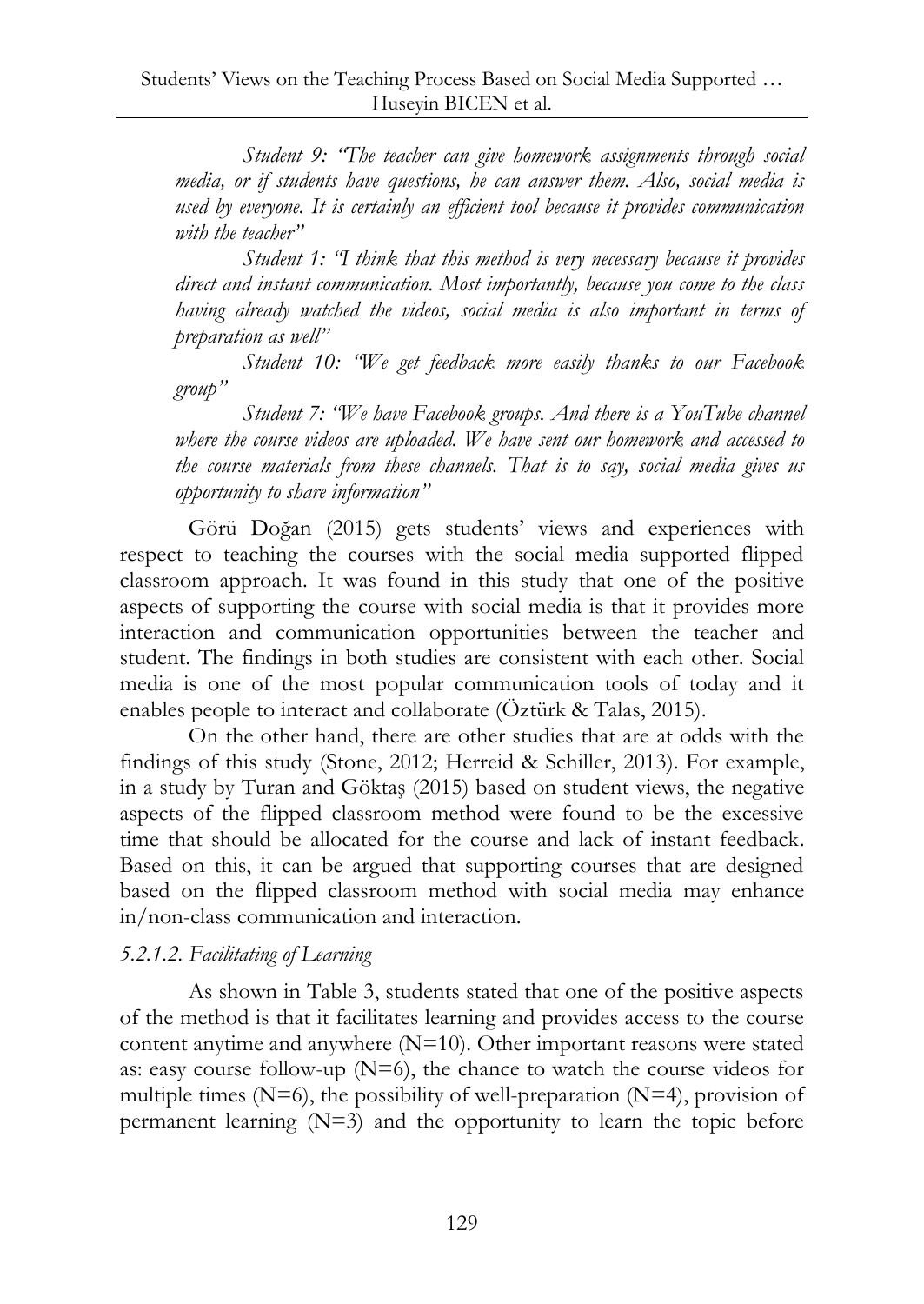coming to the class (N=2). Some of the important expressions of the students regarding these findings are given below.

*Student 4: "Thanks to social media, we can access the course content from anywhere and anytime. In other words, we learn the topics while drinking coffee at our comfy houses"*

*Student 11: "The most important aspect of social media is that we can follow the course conveniently. We just watch the video and learn, that is, we come to the classroom having already learned the topic."*

*Student 12: "The biggest advantage of this method is to have the chance to watch the course videos over and over"*

*Student 3: "This method ensures sustainable learning with in-class and non-class activities. Besides, we can learn from the videos without coming to the classroom"*

According to the findings of the study, it is seen that the social media supported flipped classroom method facilitates learning because of its advantages such as easy access to resources, easy course follow-up, possibility of watching the course video for multiple times, possibility of coming to class prepared and ensuring sustainable learning. When the related literature is reviewed, there are studies showing that the involvement of social media in educational processes facilitates students' learning and it is an effective tool in learning (Toğay, Akdur, Yetişkin, & Bilici, 2013; Sarsar, Başbay, & Başbay, 2015;). In addition, there are also studies reporting that the flipped classroom method facilitates learning more than the traditional teaching methods (Turan, 2015; Gençer, 2015; Betül, 2016; Yavuz, 2016;). It can be claimed that the advantages of online learning such as sharing the course content via social media and providing students with the opportunity to watch videos anywhere and anytime facilitate learning.

#### *5.2.1.3. Enhancement of Motivation*

Participants stated that another positive aspect of using the social media-supported flipped classroom approach was its enhancing of their motivation. Factors that enhance students' motivation were found to be the method's being stimulating  $(N=12)$ , funny  $(N=9)$  and interesting  $(N=8)$ . Some of the most important statements by the students in this respect are presented below.

*Student 6: "The positive side of this method is Kahoot application we do in the class. This both makes us prepare before coming to the class and enhance our motivation for the class"*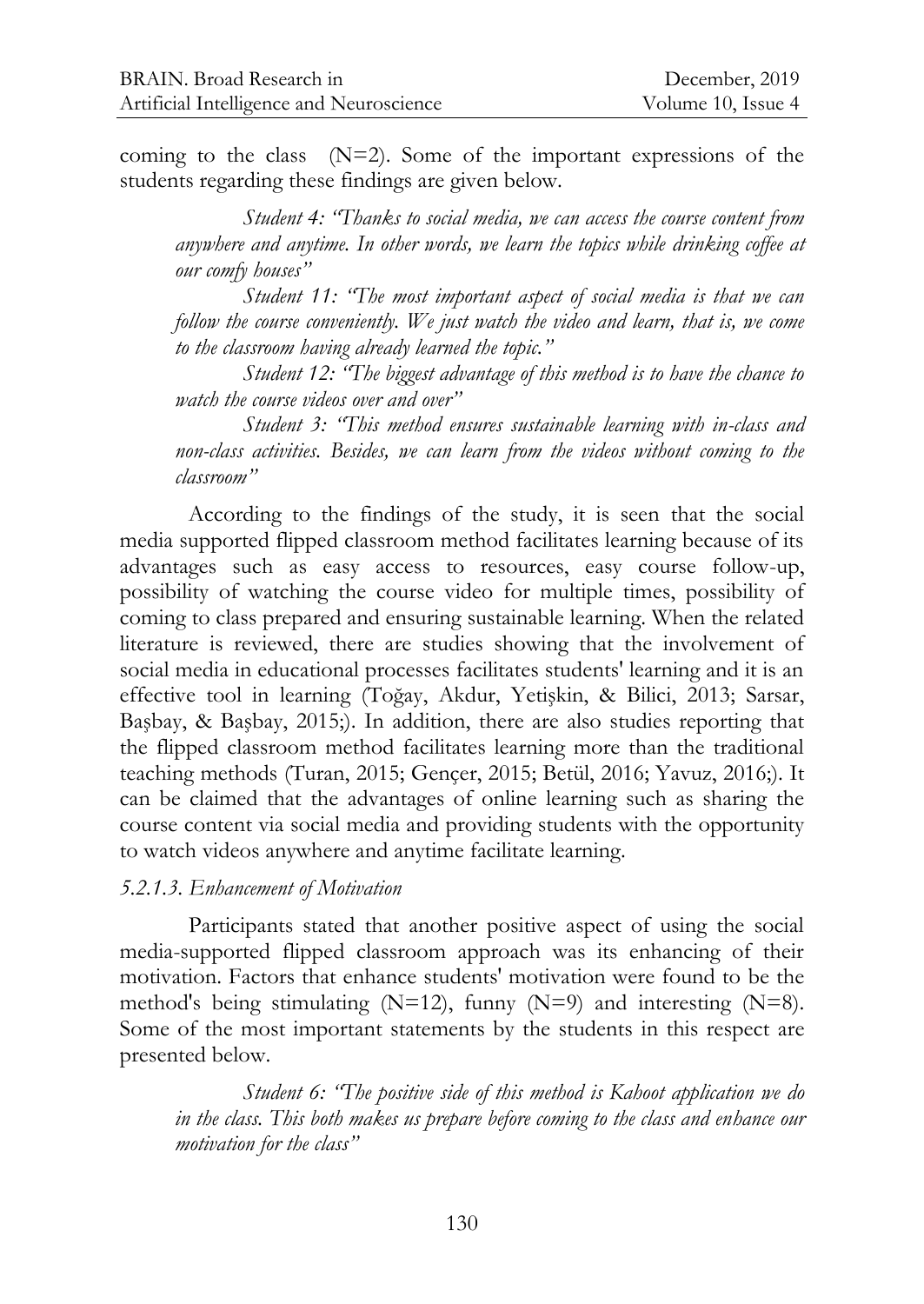*Student 8: "I think it is a very funny method. We are learning by having fun"*

There are several studies showing that teaching processes enhance student motivation through social media in the respective literature (Sobaih, Moustafa, Ghandforoush, & Khan, 2016; Mao, 2014; Raspopovic, Cvetanovic, Medan, & Ljubojevic, 2017;). There are also experimental studies showing that teaching by the flipped classroom method enhances motivation. For example, Asiksoy and Özdamli (2016), Turan (2015) and Tuğun, (2015) examined the impact of the flipped classroom method on the motivations of students. The motivation levels of the students in experiment groups were found to be higher. In the flipped classroom method, which is considered a kind of the mixed-methods (Staker & Horn, 2012), a number of methods such as video-based learning, cooperative learning, gamification, social media supported learning can be used simultaneously. It can be argued that gamification activities such as Kahoot might have enhanced students' motivation given that it was found to be funny and stimulating by the students.

#### *5.2.2. Negative Aspects of Supporting the Course with Social Media*

The students were asked about the negative aspects of supporting the programming language course designed based on the flipped classroom method with social media and the answers are shown in Table 3. The majority of the students stated the distraction caused by ads and notifications as the negative aspect of supporting the course with social media ( $N=15$ ). In addition, irrelevant and negative comments ( $N=7$ ), internet connection requirement / excessive internet usage  $(N=6)$ , and the feeling of constantly being monitored  $(N=2)$  were stated as other negative aspects. Some of the important statements by the students in this respect are as follows:

*Student 13: "The negative side of this method is getting a notification from Facebook in the middle of a class activity, or pop-up ads while watching a course video on YouTube This is distracting us, and diminishing our motivation"*

*Student 14: "Some of my friends are sharing irrelevant comments, just to fool around. I think this is a negative aspect"*

*Student 15: "In order to follow this course we need to have a computer with internet connection. It is very difficult to follow the course especially if you do not have internet connection. I think this is the negative side."*

*Student 8: "As a negative aspect, adding our teacher as a friend to our social media account gives me the feeling that I am constantly being watched"*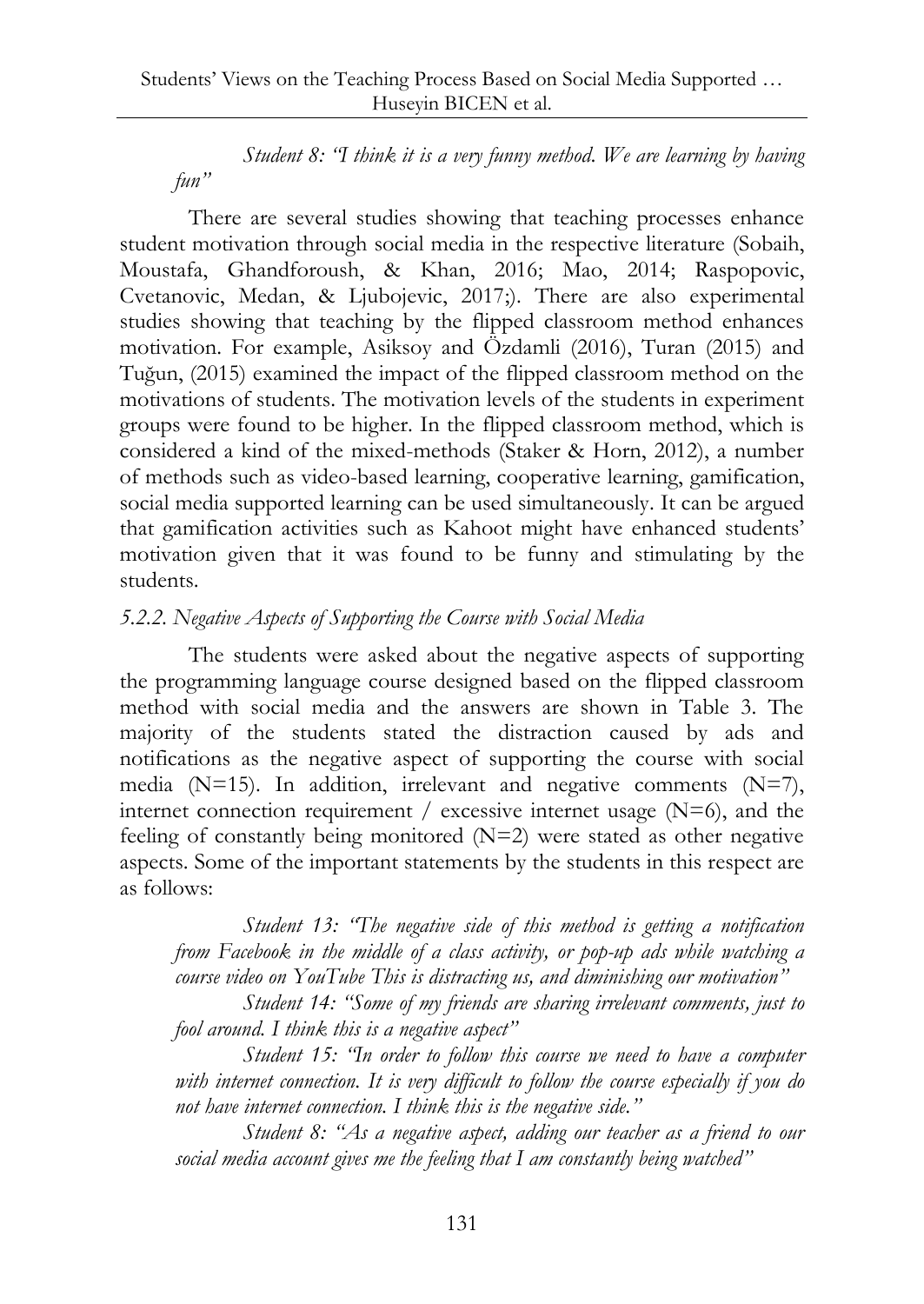*Student 1 "My problem with videos is the internet. Since I don't have Internet at home, I have to watch videos on the phone, and I can't watch them when the Internet package is slow"*

Some of the participants (Student 13, Student 1 etc.) reported that they were distracted by the advertisements or notifications that they encountered while watching videos on social media. In addition, some of the students stated that irrelevant posts via Facebook and the need for internet connection are the negative aspects of this method. (Betül, 2016; Yavuz, 2016; Turan & Göktaş, 2015) found that the presence of technological deficiencies such as lack of internet and computers are negative aspects of the flipped classroom method. The findings of both studies are consistent with each other.

#### **5.3. Students' Views on the Videos Shared via YouTube and Facebook**

The data obtained through the questions about the videos shared on the social media regarding the programming course taught based on the flipped classroom method are handled in 4 different categories as problems encountered with the videos, student suggestions about the videos, sharing time of the videos and the incentives to watch the videos.

*5.3.1. Problems Encountered with the Videos*

**Table 4:** Students' Views on Problems Encountered with the Videos

| Category        |             | Code                   |  |
|-----------------|-------------|------------------------|--|
| Problems        | encountered | Technical problems     |  |
| with the videos |             | Internet data plan     |  |
|                 |             | Teaching is not fluent |  |

In this category, students were asked about the problems encountered with the videos and the data obtained are shown in Table 4. Accordingly, majority of the students stated that they had technical problems (N=10) with the videos. Other problems that come to the forefront are internet data plan  $(N=7)$  and the lack of fluency in the teaching  $(N=2)$ . Some student statements in relation to these findings are given below.

*Student 2: "We experienced some problems while watching the videos. These were technical problems such as video resolution and audio. Then our teacher reloaded the videos and solved the problem"*

*Student 16: "My concern is about exceeding my data plan while watching the videos"*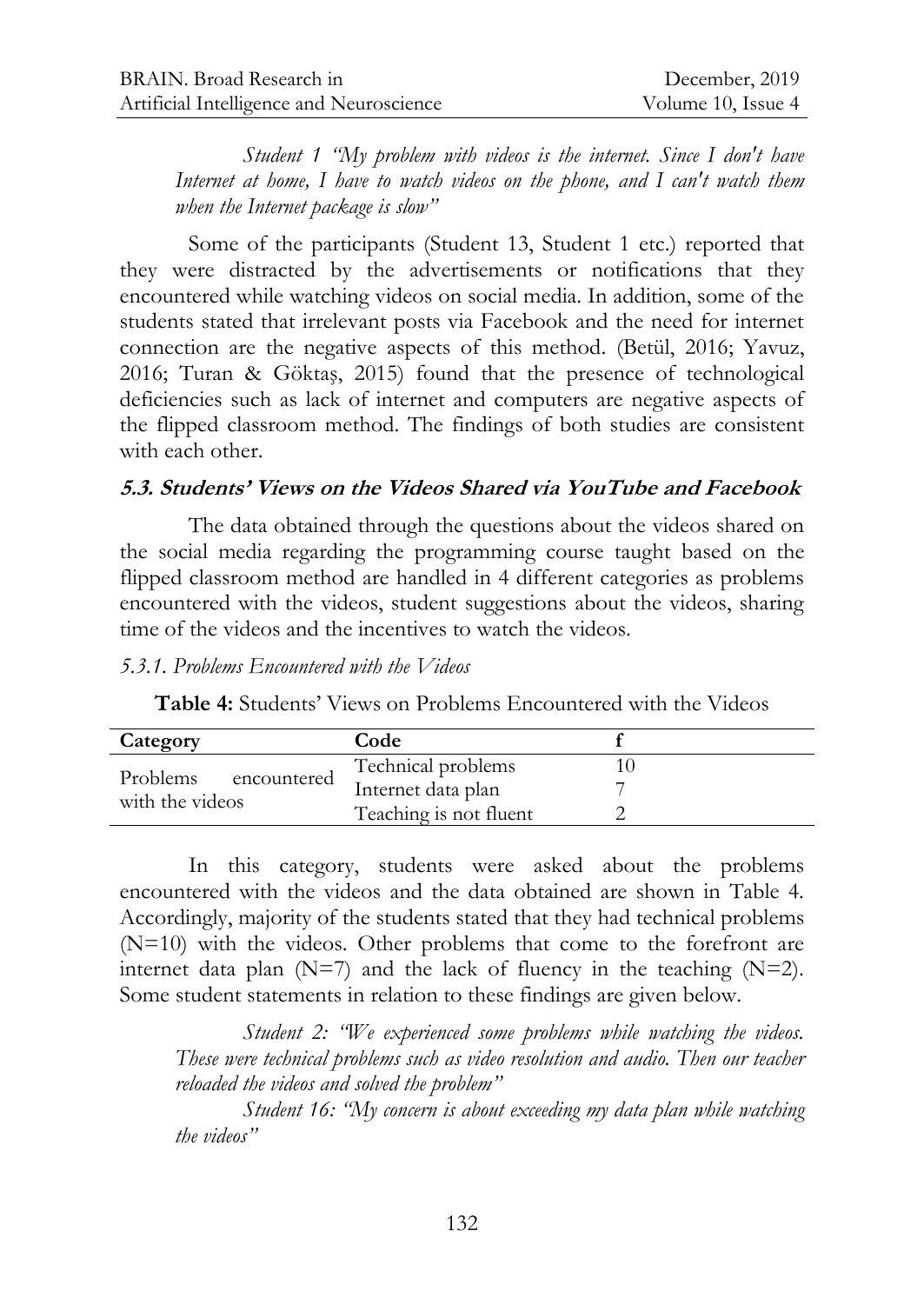*Student 4: "The teaching of the teacher was not fluent in some of the videos. I think it could have been in a conversational manner with us"*

The finding of this study with respect to technical problems such as resolution or audio which was found in this study, concerns about exceeding the data plan while watching the video, and getting bored when watching are consistent with the findings of the studies conducted by Milman, 2012; Yavuz, 2016; Turan, 2015. Given these results, it can be argued that the primary problems with the videos stem from technical issues.

*5.3.2. Student Recommendations Related to the Videos* 

| Student Recommendations<br>Related to the Videos | Videos should involve the teacher's footage  | 9 |
|--------------------------------------------------|----------------------------------------------|---|
|                                                  | Videos should be montaged                    |   |
|                                                  | Quizzes or games should be added after the 4 |   |
|                                                  | videos                                       |   |
|                                                  | Records should be made in studio 2           |   |
|                                                  | environment                                  |   |
|                                                  | Videos should be interactive                 |   |

**Table 5:** Student Recommendations Related to the Videos

Table 5 contains data on students' views on the videos shared on YouTube and Facebook. Students' recommendations related to the videos involve: adding the teacher's footage in the videos (N=9), montaging the videos ( $N=5$ ), adding quizzes or games after the videos ( $N=4$ ), recording the videos in the studio environment (N=2) and making the videos interactive (N=1). Some of the important student statements in this regard are as follows:

*Student 7: "As in the last video, the videos should contain the footage of the teacher. Because it is more useful to study by looking at someone with gests and mimics, instead of looking at the empty space"* 

*Student 8: "The records should be montaged with a faster computer" Student 11: "Quizzes, games, tests and fill-in the blank applications can be added immediately after the videos to consolidate the topics taught"*

In a study by Turan (2015), which is similar to this study, students suggested that teacher"s footage and surprise questions should be included in the videos and the videos should be interactive. It can be said that as a solution to the technical problems experienced during the teaching process of the course, the students suggested that the videos, especially the footage of the teacher, should be included in the videos, the recordings should be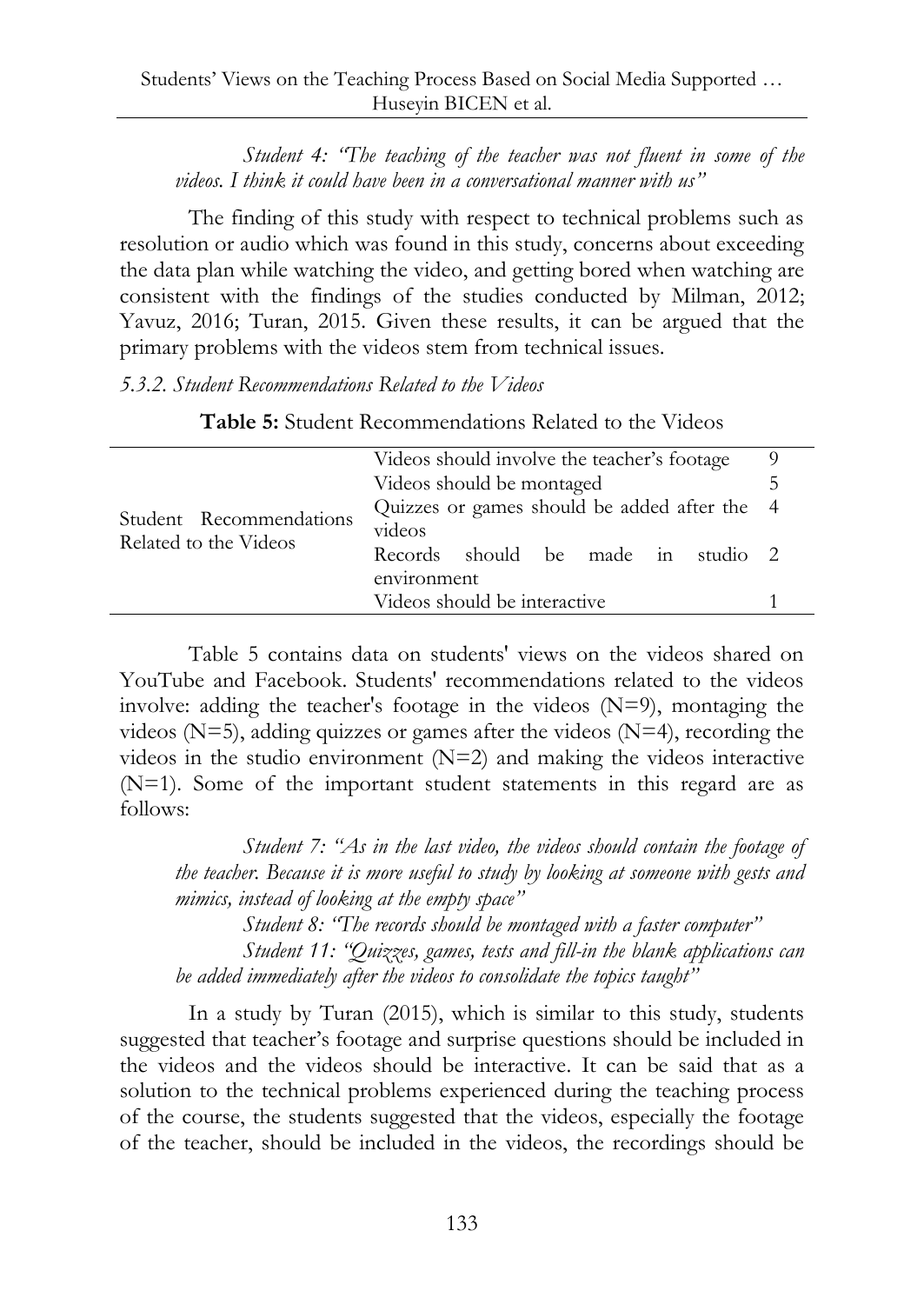made in the studio environment, and games should be added lest the videos become boring.

*5.3.3. Student Recommendations Related to the Videos* 

**Table 6:** Student Recommendations Related to the Videos

|  | Should be posted 1 week in 9                                         |
|--|----------------------------------------------------------------------|
|  | advance<br>Should be posted 4 days in 3                              |
|  | advance<br>Sharing time of the videos Should be posted 5-6 days in 3 |
|  | advance<br>Should be posted 3 days in 1                              |
|  | advance                                                              |
|  | Should be posted 1 day in advance 1                                  |

The students were asked how many days before the course the videos should be shared on social media and the data obtained are shown in Table 6. The majority of the students stated that the videos should be posted "1 week in advance" (N=9). Other opinions are that the videos should be posted 4 days before the course" (N=3), "5-6 days before the course" ( $N=3$ ), "3 days before the course" ( $N=1$ ) and "1 day before the course" (N=1). In this context, the statements given by some students are shown below.

*Student 16: "I think that the videos should be shared 1 week before the class so that we can be prepared for it by watching the videos"*

*Student 3: "It is sufficient to upload 5-6 days before the course. Because we may not be able to watch it when it is shared 1 day or 2 days in advance"*

*Student 5: "I also think that the posting time of the videos may be 4 days before. We can have problems if they are shared 1 day in advance"*

Given the students" recommendation regarding the timing of the video posts, it can be said that course videos should be shared via social media 4 days to 1 week in advance of the class.

*5.3.4. Factors Stimulating Students to Watch the Videos*

**Table 7:** Student Views on Factors Stimulating them to Watch the Videos

| <b>Factors Stimulating</b> | Kahoot Activity            | 15 |
|----------------------------|----------------------------|----|
| Students to Watch the      | In order to perform the 10 |    |
| Videos                     | activities in the class    |    |
|                            | In order to learn the 7    |    |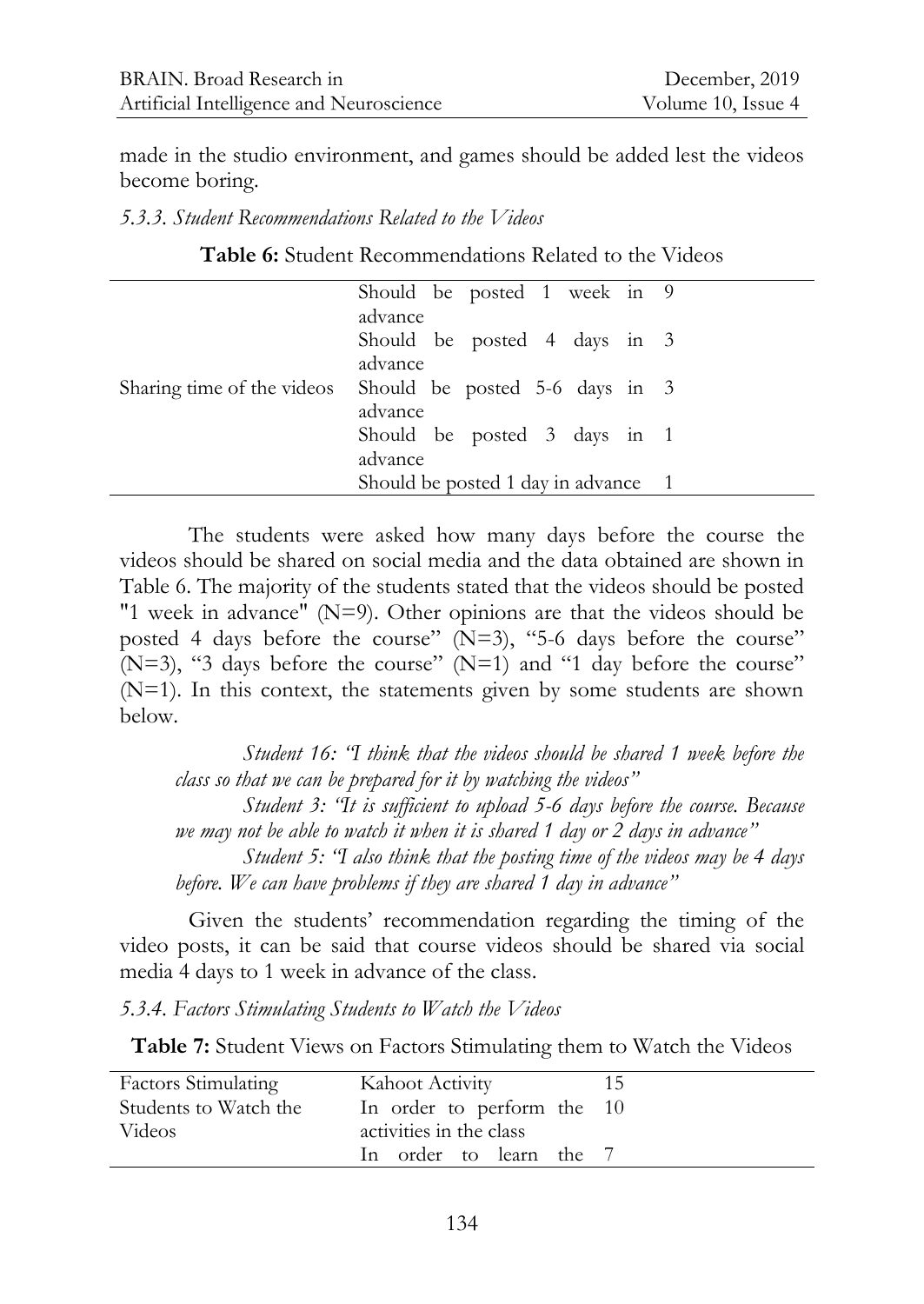Students" Views on the Teaching Process Based on Social Media Supported … Huseyin BICEN et al.

| subject                    |  |
|----------------------------|--|
| In order to get a high 6   |  |
| grade                      |  |
| Competition                |  |
| In order to keep up with 1 |  |
| the course                 |  |

The students were asked to mention their opinions about the factors that stimulated them to watch the videos shared on social media and the data obtained are shown in Table 7. Accordingly, the majority of students stated that Kahoot activity  $(N=15)$  was an incentive for watching the videos. Other factors are mentioned to be: performing the activities in the class  $(N=10)$ , learning the subject  $(N=7)$ , getting high grades  $(N=6)$ , competition  $(N=2)$  and keeping up with the course  $(N=1)$ . Some important expressions mentioned about these findings are presented below:

*Student 3: "It can be said that the factors that urge us to watch the videos are Kahoot activity, group work, achieving in the classroom activities and getting high marks and learning the subject"*

*Student 2: "The factors that stimulate us to watch the videos are learning the subject of the class, the aim of performing the activity in the class and Kahoot activity"*

*Student 11: "It is the drive not to fall behind in the class, because when a question is asked in the classroom, or an activity is performed, if you do not know the subject you fall behind, and it is not good"*

There are studies supporting the findings of this study in the literature. Milman (2012) reports that gamification activities urge students to watch the videos in the flipped classroom method. In another study by Turan, (2015) the factors stimulating students to watch the videos in the flipped classroom method are enumerated as: the student's desire to learn the subject, quest for performing the in-class activity easily, and certain games added in the videos.

# **5.4. Factors Enhancing/ Diminishing the Interest in the Course**

The students were asked about the factors that enhance and diminish their motivation for the programming language course which is taught based on the social media supported flipped classroom method and the data obtained are presented in Table 8.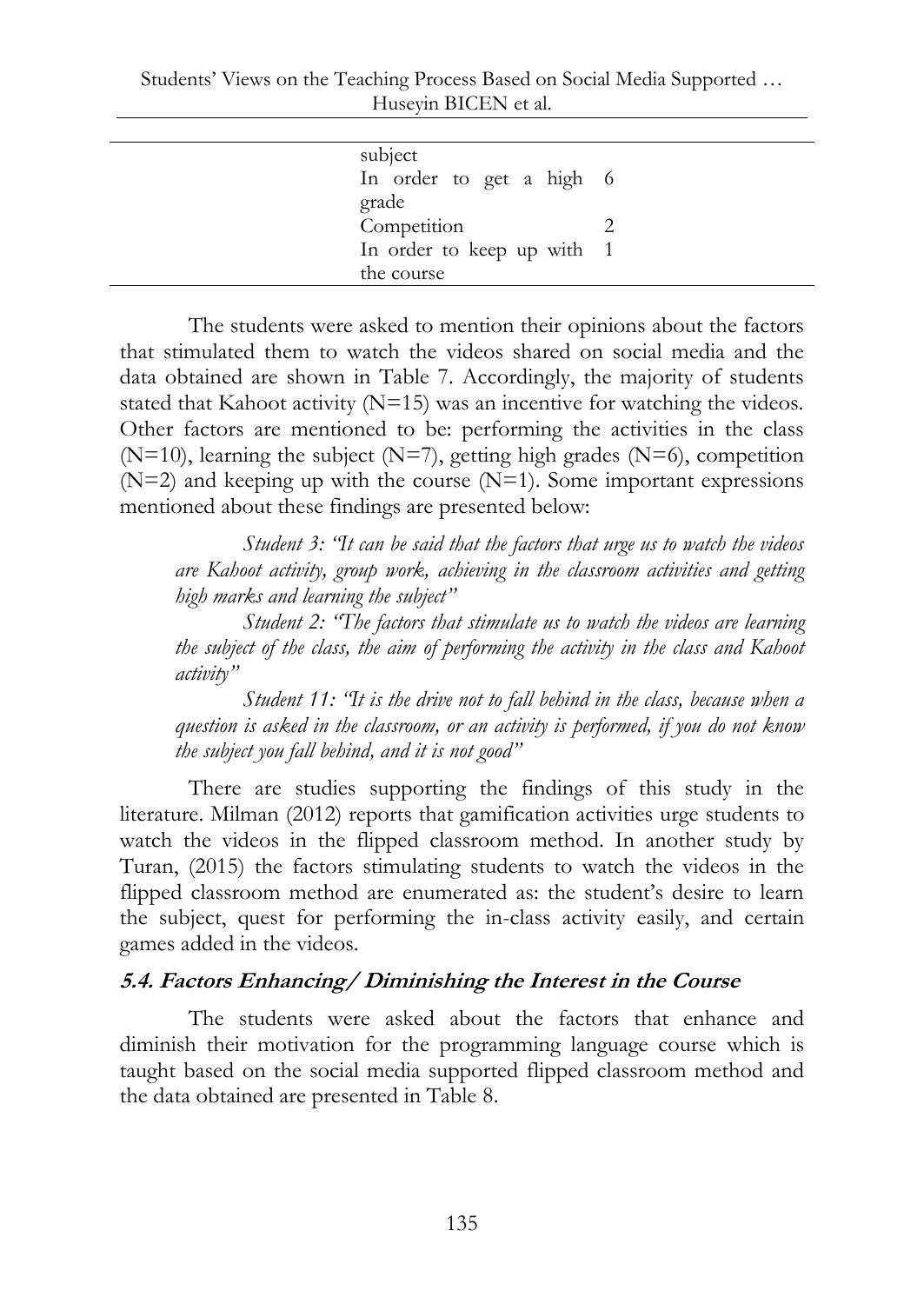| Category                   | Code                                    | F            |
|----------------------------|-----------------------------------------|--------------|
|                            | Kahoot Game                             | 14           |
|                            | Announcement of the top 5               | 10           |
|                            | students of the Kahoot activity         |              |
|                            | on social media                         |              |
| Factors Enhancing          | Getting bonus points from the in-       | 9            |
| Motivation towards the     | class activities                        |              |
| Class                      | Opportunity to watch the course         | -3           |
|                            | videos for multiple times               |              |
|                            | Group work                              | 3            |
|                            | Teacher's innovative approach           | 3            |
|                            | Rapid knowledge sharing via             | $\mathbf{1}$ |
|                            | social media                            |              |
|                            | Getting a high score at Kahoot 5        |              |
|                            | activity, but failing to be in the list |              |
| <b>Factors Diminishing</b> | of students announced on social         |              |
| Motivation towards the     | media                                   |              |
| Class                      | Failing to participate in the in- 3     |              |
|                            | class activities when the videos        |              |
|                            | are not watched                         |              |

**Table 8:** Views of Students on the Motivation towards the Class

Participants were asked about the factors enhancing their motivation towards the class and, as shown in Table 8, the most frequently cited factors are "Kahoot game" (N=14), "Announcement of the top 5 students in Kahoot on social media" (N=10) and "earning bonus points from the activities" (N=9). On the other hand, it was found that the opportunity to watch the course videos for multiple times  $(N=3)$ , group work  $(N=3)$ , teacher's innovative approach (N=3) and rapid information sharing via social media (N=1) are other factors enhancing motivation towards the course. Some of the important expressions mentioned by the students are given below:

*Student 1: "The foremost factor enhancing our motivation towards the course was the Kahoot activity, in my opinion. Of course, announcement of the top 5 students on the social media is honoring us. At the end of the day, these posts are also viewed by our friends and other teachers as well"*

*Student 11: "I think that the bonus points earned from the Kahoot and other activities is the most important element enhancing our motivation towards the course"*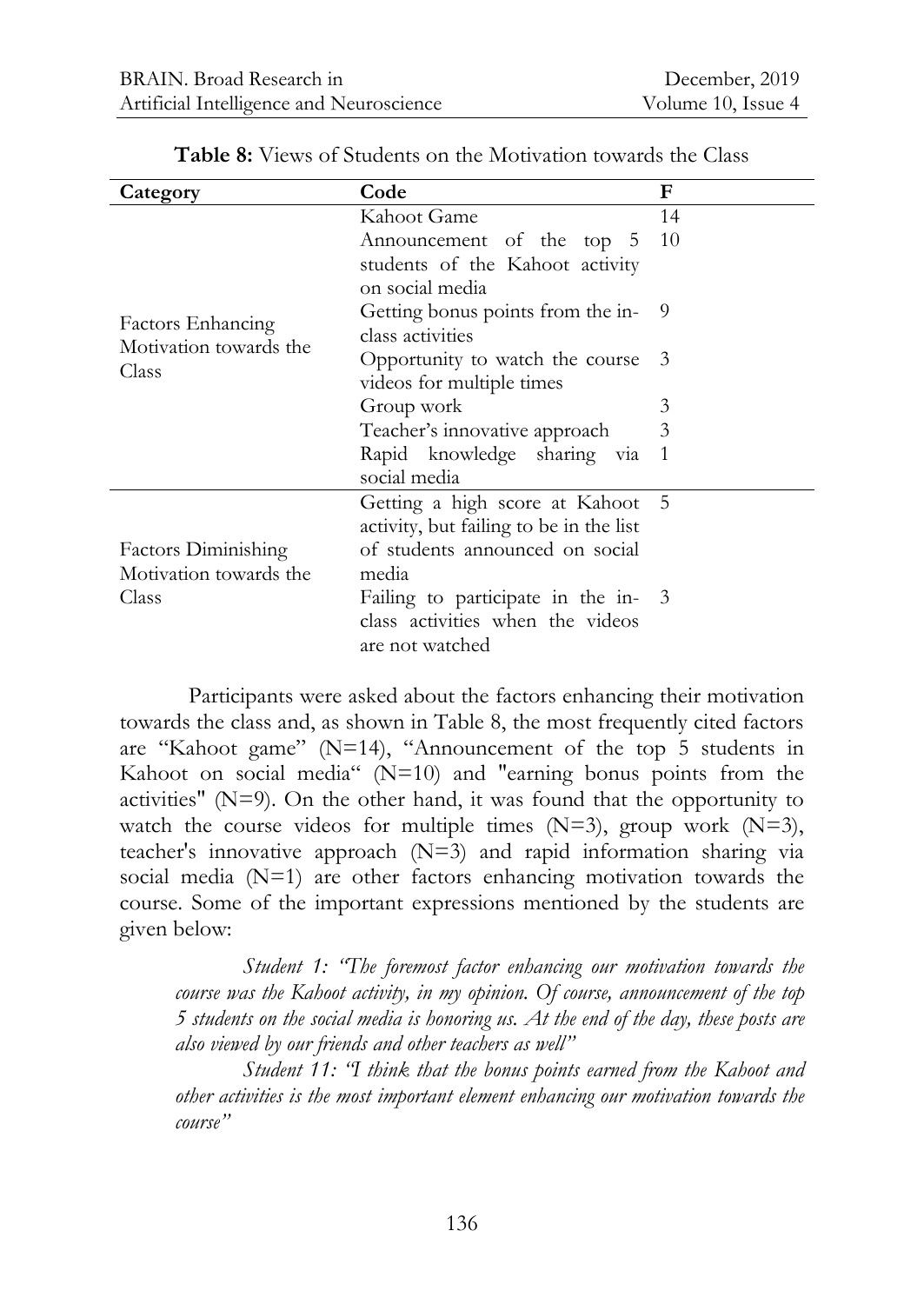*Student 14: "I cannot attend the class because I am working. So, I can say that to have the opportunity to learn the course from the videos and to watch the courses over and over enhances our motivation"*

*Student 6: "I didn't want to come to the class at first, because I didn't like the programming course. But later on, Kahoot, group work and our teacher's innovative approach increased my motivation towards the course, and I started to attend the classes"*

As shown in Table 8, factors diminishing the students' motivation for the class were found to be "Getting a high score at Kahoot activity, but failing to be in the list of students announced on the social media"  $(N=5)$ and "failing to participate in the in-class activities when the videos are not watched" (N=3). Some of the important statements of the students about the subject are as follows.

*Student 16: "I am demotivated when I can't make it to the top five at Kahoot. Because, you share it on social media. But, in the meantime, I am getting more ambitious"*

*Student 8: "If we come to class without watching the videos, we have a hard time doing the activity in the classroom. Since we are graded from the activities, it can sometimes diminish our motivation for the class"*

There are other studies that comply with the findings of this study. Balakrishnan & Gan (2016) and Betül, (2016) report that Kahoot activity enhances motivation for the learning processes. In addition to that, Turan (2015) shared the top 5 students of Kahoot activity on Facebook in a course that administered the flipped classroom method, and the most popular factor in the end-of year student evaluations was reported as Kahoot activity. In another study by Özyurt & Özyurt (2016) it is suggested that Facebook can be used effectively to support teaching methods and that it considerably enriches learning experiences. Fulton (2012) states that students" watching the course videos at home whenever they want enhances their motivation. According to the opinions of some of the students in this study, sharing the results of Kahoot activity on social media may be a demotivating factor too. According to all these findings, it can be argued the entertaining and competitive, gaming notion included in Kahoot and honoring and rewarding successful students on social media, enhance the motivation for the course whereas it can be demotivating for some of the students who fail to come out in these activities.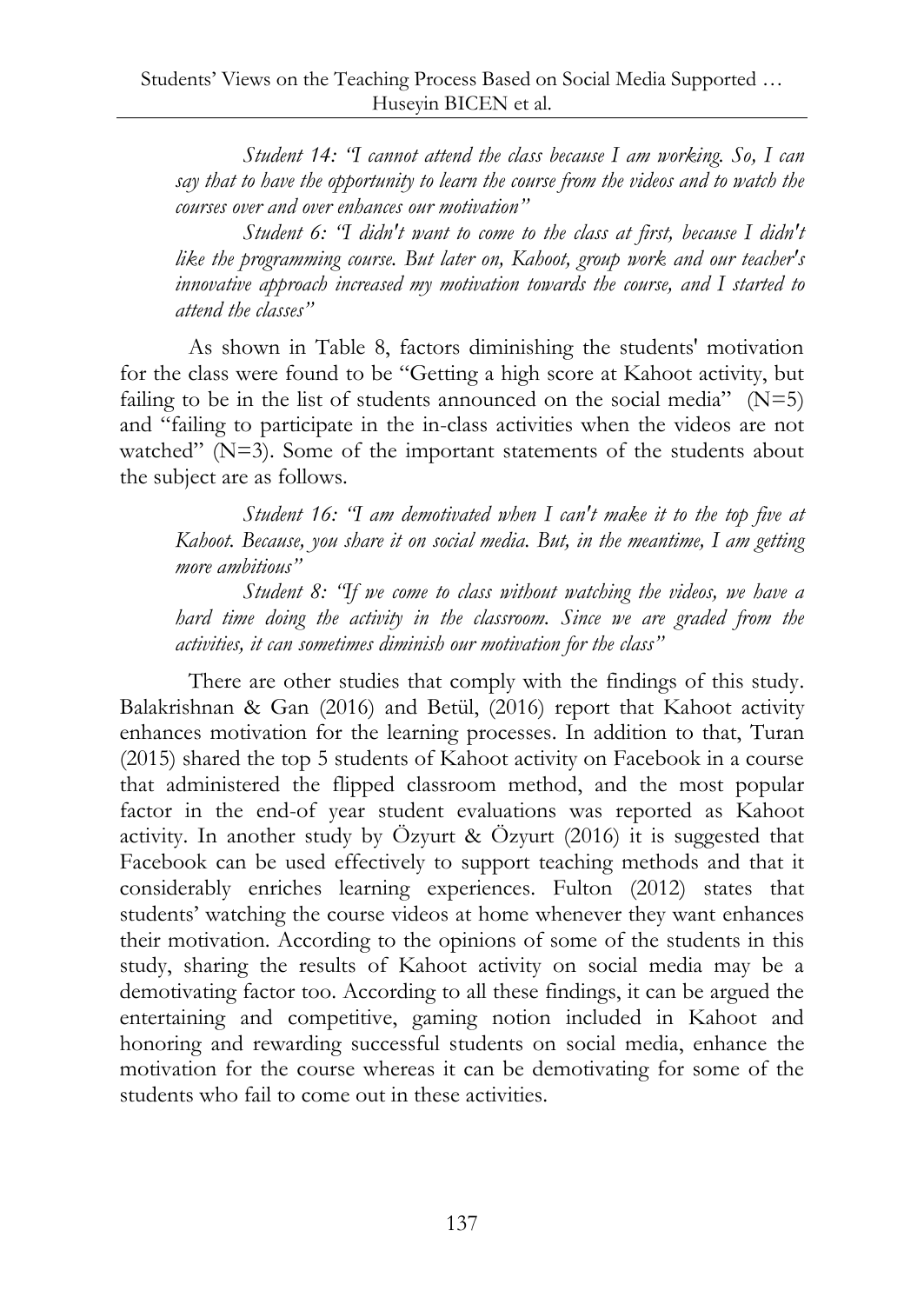#### **6. Conclusion and Recommendations**

### **6.1. Conclusion**

It is seen that one of the next generation teaching models for the digital citizens, as Prensky (2001) puts it, to acquire the skillsets of the  $21<sup>st</sup>$ century is the flipped class method. When the research on the flipped class method is examined, it is seen that students are willing and positive towards the method, that it enhances their motivation and academic success and facilitate the learning process, and that theoretical knowledge is given out of the class and high-level cognitive learning activities are performed in the classroom. However, due to some limitations of this method, the educational videos prepared may not be not watched, the process cannot be controlled by the teacher, and it is very difficult for the student to ask questions and get feedback in the activities performed outside the classroom. In order to find a solution to the said limitations, the flipped class method was supported by social media and it was aimed to get students' views on this application.

According to the findings obtained in this study, it was found that students general and the final thoughts about the social media supported flipped class method are positive, although the initial thoughts of the students were negative, that it improves the communication and interaction in and outside of the classroom, facilitates learning and enhances motivation. On the other hand, distraction due to advertisements and notifications on social media, irrelevant negative comments, need for internet connection or excessive use of internet and the feeling of being under constant surveillance were found as the negative aspects of this method. When the students' suggestions about the videos are examined, the most prominent findings are the requests for inclusion of the teacher's footage in the videos, montaging of the videos, inclusion of supplementary quizzes or games after the videos. In addition, the students think that the videos should be shared at least 4 days to 1 week in advance of the class via Facebook and YouTube. Moreover, the majority of students point out Kahoot activity as the foremost incentive for them to watch the course videos. Other important factors urging the students to watch the videos are having the opportunity to perform the activities in the classroom, learning the subject and earning high grades.

It was found that the Game, announcement of the results of the activities on social media and having the chance to get bonus points at the end of the activities are the motivating factors for students towards the course. On the other hand, the demotivating factors are the disclosure of the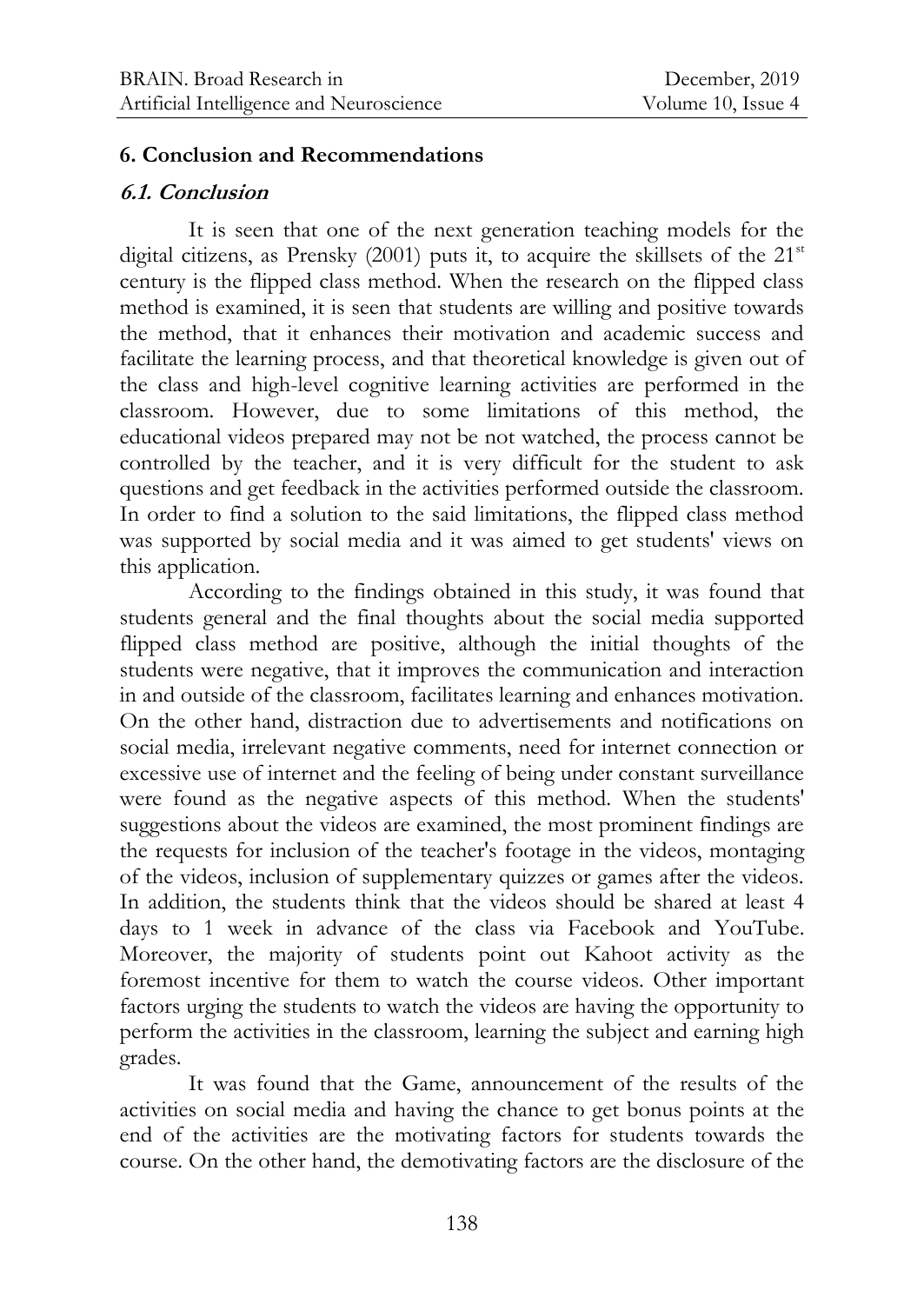students, who fail to come out in the activities, on social media and failing in the in-class activities when the videos are not watched.

According to the findings of this study, it can be argued that promotion of the flipped classroom method with social media can bring about a solution to especially such limitations as students" not watching the videos, students" asking questions in extracurricular activities, and lack of an environment where students can get instant feedback.

# **6.2. Recommendations for Future Research**

The following recommendations can contribute to a more comprehensive implementation of the flipped classroom method in the teaching processes:

 Students can be given explanatory information about the application and advantages of the flipped classroom method in the teaching processes to prevent negative thoughts that may occur in students at the beginning of the semester.

 In this study, it was found that supporting the course with Facebook and YouTube increases teacher-student communication, but advertisements and notifications on social media may distract the students. In this context, different social media platforms that can find solutions to the problem can be found out.

 In order to eliminate the limitations of videos, videos with no ads, high audio and video quality, and surprise questions or games can be posted to the students. Further research can be conducted in this context.

 In this study, it was found that gamification activities such as Kahoot encourage students to watch the course videos. Research can be conducted on large-size groups about supporting the flipped classroom method with different gamification practices and teaching approaches.

 Teachers must have the necessary qualifications to effectively implement the flipped classroom method. Policy-makers may include more subjects in the curriculum, such as computer literacy and next-generation teaching approaches in teacher training programs.

 Necessary technological infrastructure can be prepared for the successful implementation of this method in schools.

# **References**

Aksoy, N. (2003). Eylem araştırması Eğitimsel uygulamaları iyileştirme ve değiştirmede kullanılacak bir yöntem. *Kuram ve Uygulamada Eğitim Yönetimi*, *9*(4), 474–489.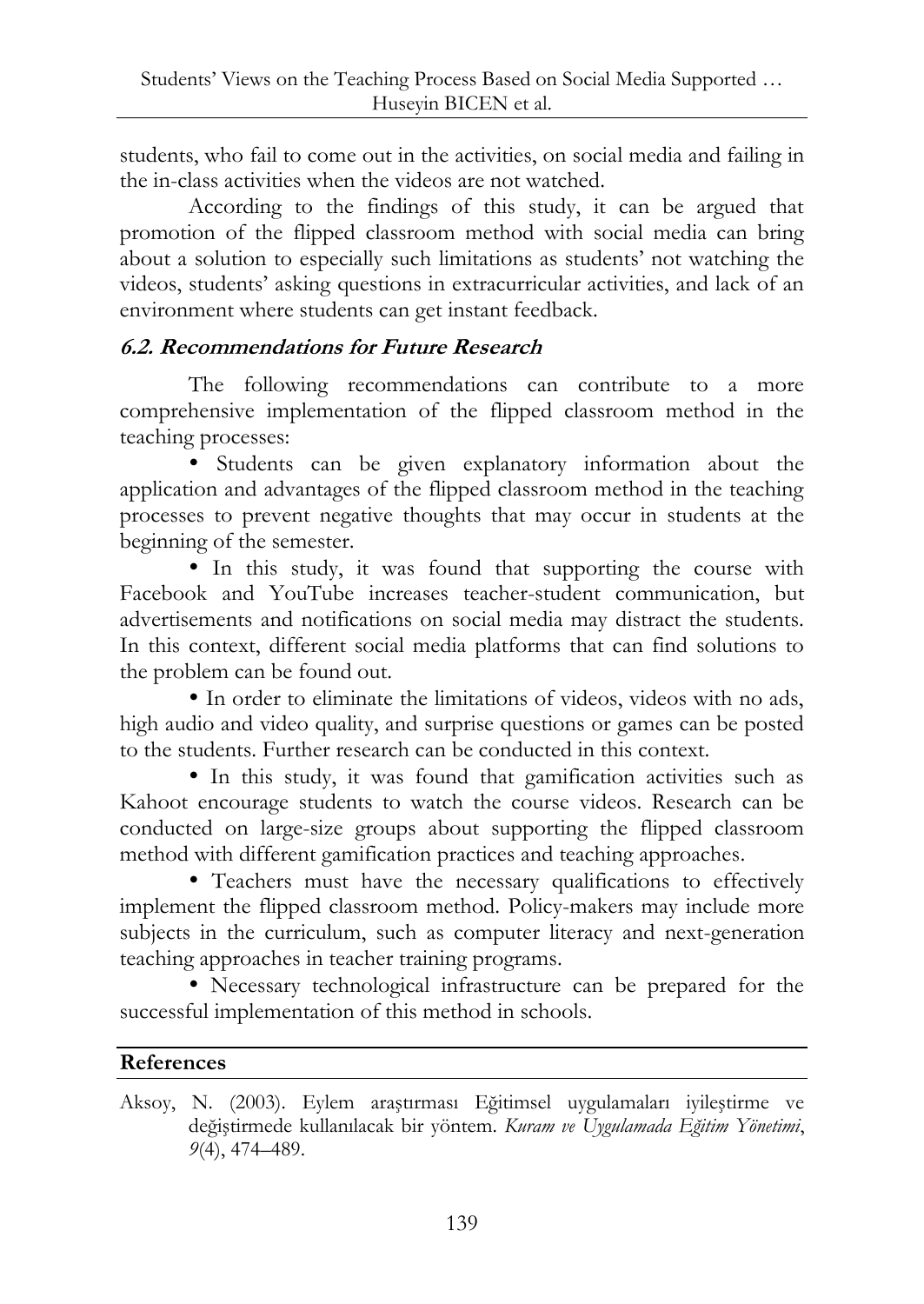- Ash, K. (2012). Educators view "flipped" model with a more critical eye. *Education Week*, *32*(2), 6–7.
- Asiksoy, G., & Özdamli, F. (2016). Flipped classroom adapted to the ARCS model of motivation and applied to a physics course. *Eurasia Journal of Mathematics, Science and Technology Education*, *12*(6), 1589–1603. doi:10.12973/eurasia.2016.1251a
- Balakrishnan, V., & Gan, C. L. (2016). Students" learning styles and their effects on the use of social media technology for learning. *Telematics and Informatics*, *33*(3), 808–821. doi:10.1016/j.tele.2015.12.004
- Bergmann, J., & Sams, A. (2012). *Flip your classroom: Reach every student in every class every day*. Alexandria, VA, U.S.A.: International Society for Technology in Education.
- Betül, A. (2016). *Terz Yüz Sınıf Modelinin Akademik Başarı, Ödev/Görev Stres Düzeyi ve Öğrenme Transferi Üzeindeki Etkisi*. Yüksek Lisans Tezi, Süleyman Demirel Üniversitesi.
- Bolat, Y. (2016). Ters yüz edilmiş sınıflar ve eğitim bilişim ağı (EBA). *Journal of Human Sciences*, *13*(2), 3373. doi:10.14687/jhs.v13i2.3952
- Brame, C. J. (2013). Flipping the classroom. Vanderbilt University Center for Teaching. Retrieved from: https://cft.vanderbilt.edu/guides-subpages/flipping-the-classroom/
- Chen, M. S., Su, Y. S., Huang, C. S., & Yang, S. J. (2018). Effects of using social ınstructional videos and flipped classroom on students' learning achievements in Smart Campus. *2018 1st International Cognitive Cities Conference (IC3)* (pp. 317-319). IEEE. Retrieved from: https://scholar.google.com/citations?user=zgKkRmoAAAAJ&hl=th
- Davies, R. S., Dean, D. L., & Ball, N. (2013). Flipping the classroom and instructional technology integration in a college-level information systems spreadsheet course. *Educational Technology Research and Development*, *61*(4), 563–580. doi:10.1007/s11423-013-9305-6
- Duerdan, D. (2013). Disadvantages of a Flipped Classroom. Retrieved from: http://www.360-edu.com/commentary/disadvantages-of-a-flippedclassroom.htm#.UtaQkvRdUpW
- Enfield, J. (2013). Looking at the impact of the flipped classroom model of instruction on undergraduate multimedia students at CSUN. *TechTrends*, *57*(6), 14–27.
- Eryilmaz, S., & Uluyol, Ç. (2015). 21. Yüzyıl becerileri ışığında FATİH projesi değerlendirmesi. *Gazi Üniversitesi Gazi Eğitim Fakültesi Dergisi*, *35*(2), 209– 229. Retrieved from:<http://www.gefad.gazi.edu.tr/en/issue/6772/91207>
- Friedman, L. W., & Friedman, H. H. (2013). Using social media technologies to enhance online learning. *Journal of Educators*, *10*(1), 1–22. Retrieved from: https://eric.ed.gov/?id=EJ1004891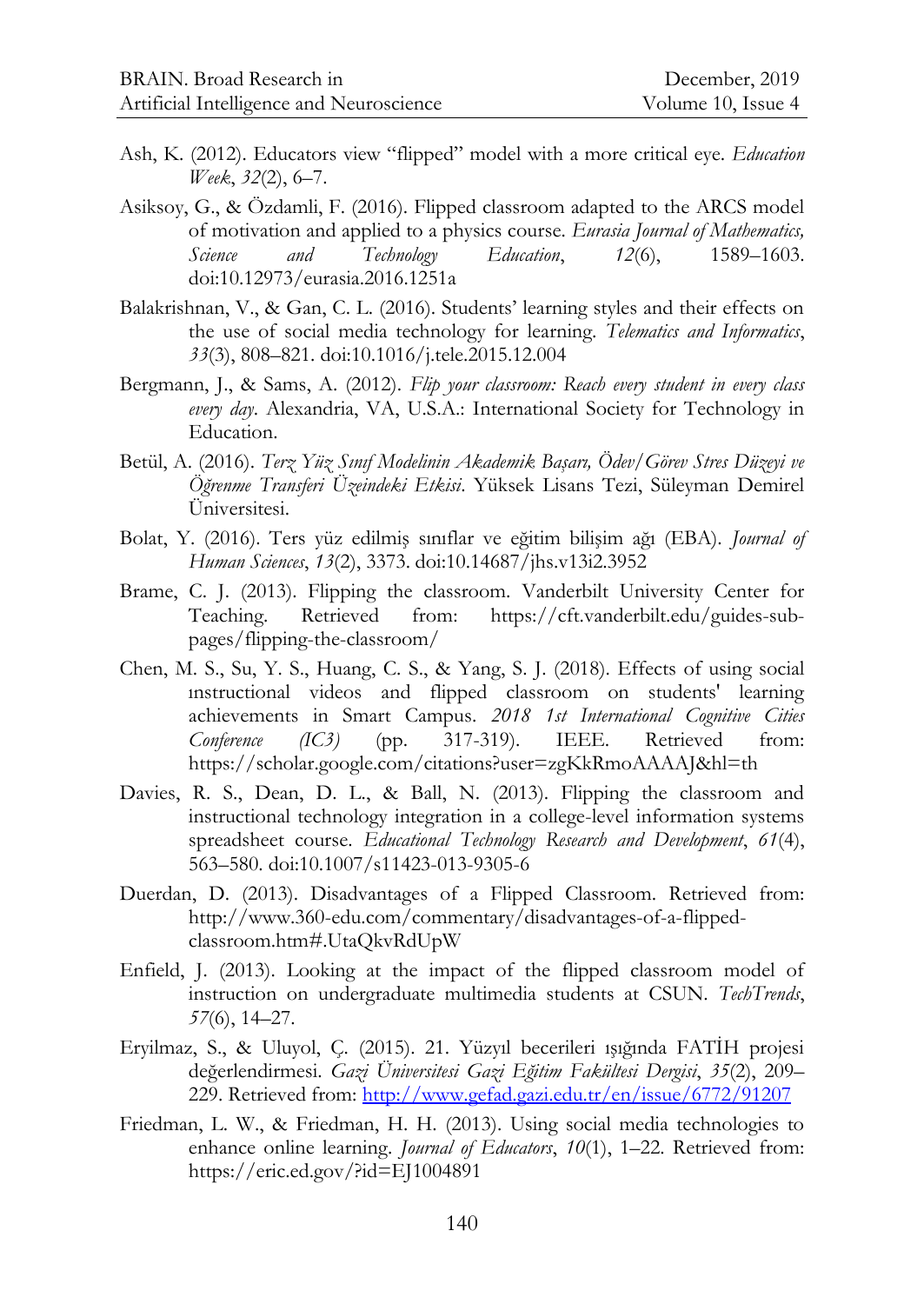- Fulton, K. (2012). Upside down and inside out: Flip your classroom to ımprove student learning. *Learning & Leading with Technology*, *39*(8), 12–17.
- Gençer, B. G. (2015). *Okullarda Ters-Yüz Sınıf Modelinin Uygulanmasına Yönelik Bir Vaka Çalışması*. Yayımlanmamış Yüksek Lisans Tezi, Bahçeşehir Üniversitesi Eğitim Bilimleri Enstitüsü,İstanbul
- Görü Doğan, T. (2015). Sosyal medyanın öğrenme süreçlerinde kullanımı: Ters-yüz edilmiş öğrenme yaklaşımına ilişkin öğrenen görüşleri. *Açıköğretim Uygulamları ve Araştırma Dergisi*, *1*(2), 24–48.
- Herreid, C. F., & Schiller, N. A. (2013). Case Studies and the Flipped Classroom. *Journal of College Science Training*, *42*, 62–66.
- Hung, H. (2015). Flipping the classroom for English language learners to foster active learning. *Computer Assisted Language Learning*, *28*(1), 81–96.
- Jones, L. (2007). *The Student-Centered Classroom*. New York, U.S.A.: Cambridge University Press
- Karadeniz, A. (2015). Ters-yüz edilmiş siniflar. *Eğitim ve Öğretim Araştırmaları Dergisi*, *4*(3), 322–326. Retrieved from: http://www.jret.org/FileUpload/ks281142/File/35. abdulkadir\_karadeniz [.pdf](http://www.jret.org/FileUpload/ks281142/File/35._abdulkadir_karadeniz.pdf)
- Kietzmann, J. H., Hermkens, K., McCarthy, I. P., & Silvestre, B. S. (2011). Social media? Get serious! Understanding the functional building blocks of social media. *Business Horizon*, *54*(3), 241–251. doi:10.1016/j.bushor.2011.01.005
- Kitzinger, J., & Barbour, R. (1999). *Developing focus group research: politics, theory and practice*. Thousand Oaks, CA, U.S.A.: Sage. doi:10.4135/9781849208857
- Legaree, B. A. (2015). Considering the changing face of social media in higher education. *FEMS Microbiology Letters*, *362*(16), 1–3. doi:10.1093/femsle/fnv128
- Mao, J. (2014). Social media for learning: A mixed methods study on high school students" technology affordances and perspectives. *Computers in Human Behavior*, *33*, 213–223. doi:10.1016/j.chb.2014.01.002
- Miller, A. (2012). 5 Best Practices for the Flipped Classroom. [Edutopia website]. Retrieved from http://www.edutopia.org/blog/flipped-classroom-bestpractices-andrew-miller
- Milman, N. (2012). The flipped classroom strategy: What is it and how can it be used? *Distance Learning*, *9*(3), 85–87. Retrieved from: https://www.academia.edu/22761397/The\_Flipped\_Classroom\_Strategy\_ What\_Is\_It\_and\_How\_Can\_It\_Best\_Be\_Used?auto=download
- Mok, H. N. (2014). Teaching tip: the flipped classroom.(Report). *Journal of Information Systems Education*, *25*(1), 7.
- Morgan, H. (2014). Focus on technology: Flip your classroom to increase academic achievement. *Childhood Education*, *90*(3), 239–241.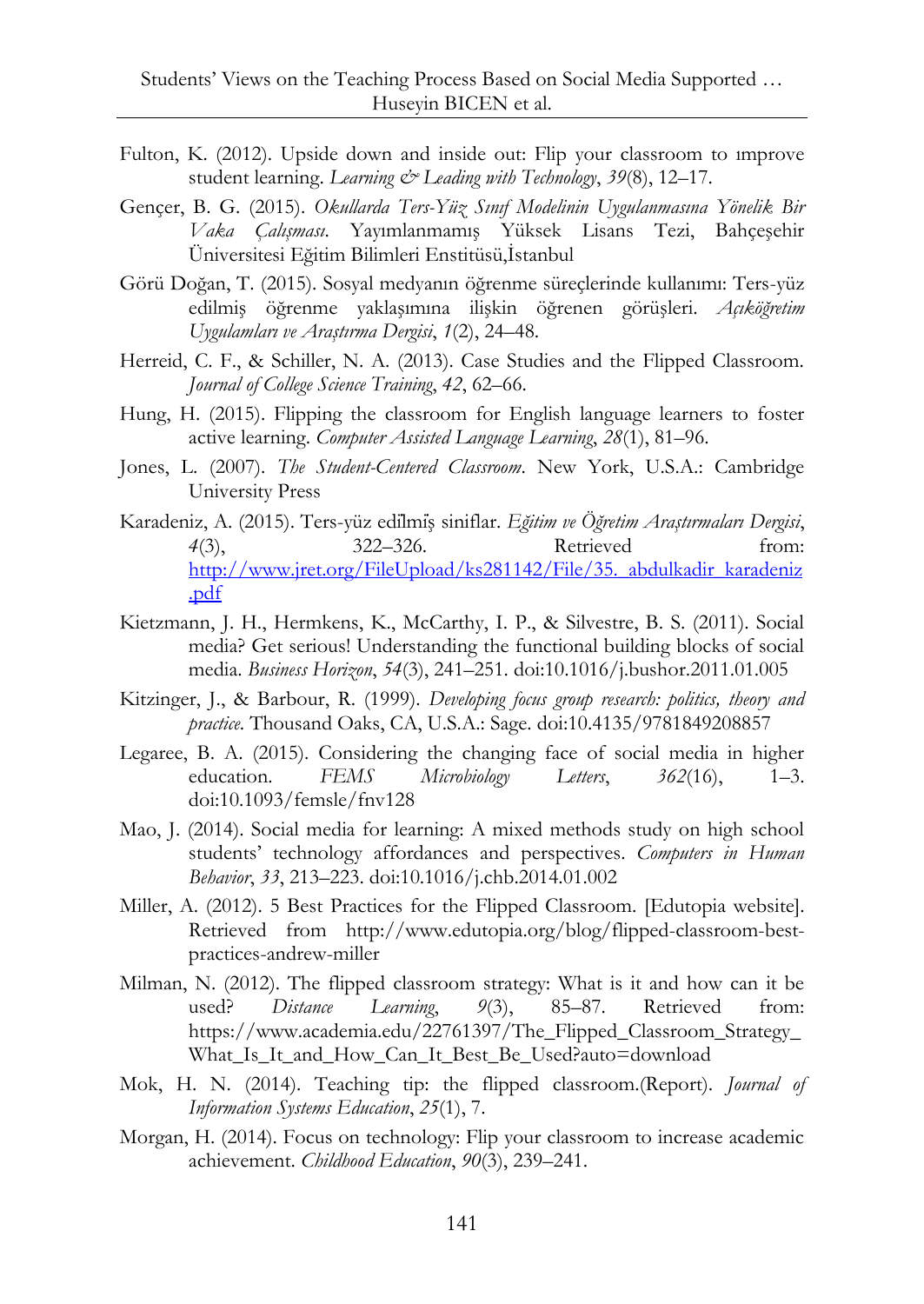- O"Brien, L. (2012). Six ways to use social media in education. [Blog post]. Retrieved from: https://learninginnovation.duke.edu/blog/2012/04/six-ways-touse-social-media-in-education/
- Öztürk, M. F., & Talas, M. (2015). Sosyal Medya ve Eğitim Etkileşimi. *Journal of World of Turks*, *7*(1), 101–120.
- Özyurt, Ö., & Özyurt, H. (2016). Using Facebook to enhance learning experiences of students in computer programming at introduction to Programming and Algorithm course. *Computer Applications in Engineering Education*, *24*(4), 546– 554. doi:10.1002/cae.21730
- Öznacar, B., Köprülü, F., & Çağlar, M. (2019). The Success of Implementing Flipped Classroom in Teaching Foreign Language for International Students. *BRAIN. Broad Research in Artificial Intelligence and Neuroscience, 10*(2), 151-158.
- Prensky, M. (2001). Digital natives, digital immigrants. *MCB University Press*, *9*(5), 1– 16. Retrieved from: [https://www.marcprensky.com/writing/Prensky%20-](https://www.marcprensky.com/writing/Prensky%20-%20Digital%20Natives,%20Digital%20Immigrants%20-%20Part1.pdf) [%20Digital%20Natives,%20Digital%20Immigrants%20-%20Part1.pdf](https://www.marcprensky.com/writing/Prensky%20-%20Digital%20Natives,%20Digital%20Immigrants%20-%20Part1.pdf)
- Raspopovic, M., Cvetanovic, S., Medan, I., & Ljubojevic, D. (2017). The effects of ıntegrating social learning environment with online learning. *The International Review of Research in Open and Distributed Learning, 18*(1). doi:10.19173/irrodl.v18i1.2645
- Sarsar, F., Başbay, M., & Başbay, A. (2015). Öğrenme-Öğretme Sürecinde Sosyal Medya Kullanımı. *Mersin Üniversitesi Eğitim Fakültesi Dergisi*, *11*(2). doi:10.17860/efd.98783
- Serçemeli, M. (2016). Muhasebe Eğitiminde Yeni Bir Yaklaşım Önerisi : Ters Yüz. *Finansman Dergisi*, 69, 115–126. doi:10.25095/mufad.396664
- Sezer, B. (2017). The effectiveness of a technology-enhanced flipped science classroom. *Journal of Educational Computing Research, 55*(4), 471-494. doi:10.1177/0735633116671325
- Sobaih, A. E. E., Moustafa, M. A., Ghandforoush, P., & Khan, M. (2016). To use or not to use? Social media in higher education in developing countries. *Computers in Human Behavior*, *58*, 296–305. doi:10.1016/j.chb.2016.01.002
- Staker, B. H., & Horn, M. B. (2012). Classifying K 12 Blended Learning. Innosight Institute. Retrieved from: https://eric.ed.gov/?id=ED535180
- Stone, B. B. (2012). Flip Your Classroom to Increase Active Learning and Student Engagement. *28th Annual Conference on Distance Teaching & Learning*, 1–5. Retrieved from: https://cn.polyvision.com/24/ moodle ruhr-unibochum\_de/m/pluginfile.php/278895/mod\_resource/content/3/ICM\_E ffects%20of%20Active%20learning%20strategies%20and%20student%20f eedback.pdf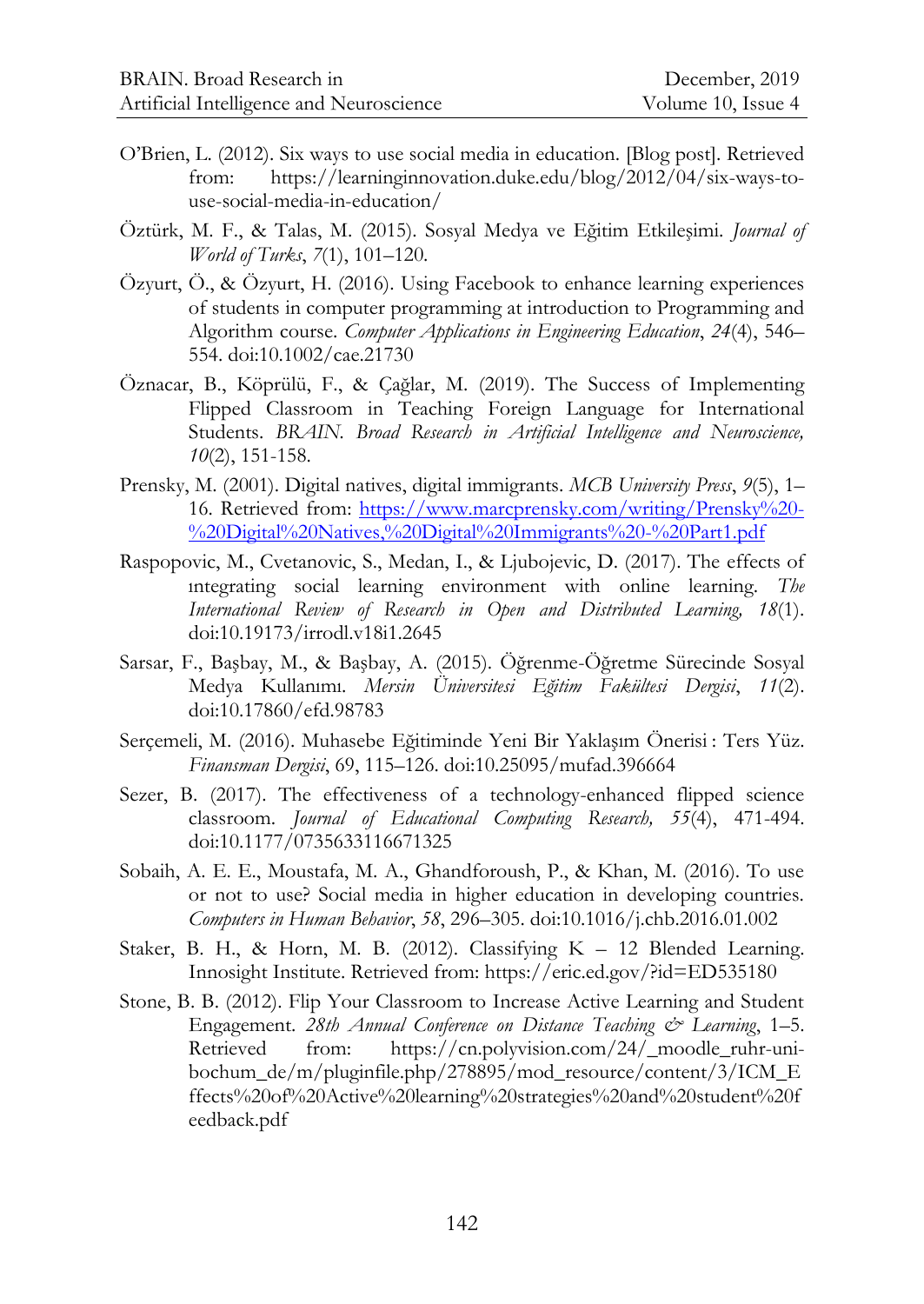- Strayer, J. (2009). *Inverting the classroom: A study of the learning environment when an intelligent tutoring system is used to help students learn*. VDM-Verlag Mülle.
- Strayer, J. F. (2012). How learning in an inverted classroom influences cooperation, innovation and task orientation. *Learning Environments Research*, *15*(2), 171– 193. doi:10.1007/s10984-012-9108-4
- Talbert, R. (2012). Inverted classroom. *Colleagues*, *9*(1), 1–7.
- Toğay, A., Akdur, T. E., Yetişkin, İ. C., & Bilici, A. (2013). Eğitim Süreçlerinde Sosyal Ağların Kullanımı: Bir MYO Deneyimi. *XIV. Akademik Bilişim Konferansı*, 1–6.
- Touchton, M. (2015). Flipping the classroom and student performance in advanced statistics: Evidence from a quasi-experiment. *Journal of Political Science Education*, *11*(1), 28–44. doi:10.1080/15512169.2014.985105
- Tuğun, V. (2015). *Ortaöğretim Öğrencilerinin Ters Yüz Edilmiş Sınıf Öğretim Modeli İle Kodlama Eğitimi*. Doktora Tezi.Yakın Doğu Üniversitesi.
- Turan, Z. (2015). *Ters yüz sınıf yönteminin değerlendirilmesi ve akademik başarı, bilişsel yük ve motivasyona etkisinin incelenmesi*. Doktora Tezi, Atatürk Üniversitesi.
- Turan, Z., & Göktaş, Y. (2015). Yükseköğretimde yeni bir yaklaşım: Öğrencilerin ters yüz sınıf yöntemine ilişkin görüşleri. *Yükseköğretim ve Bilim Dergis*, *5*(2), 156–164.
- Türnüklü, A. (2000). Eğitimbilim araştırmalarında etkin olarak kullanılabilecek nitel bir araştırma tekniği: Görüşme. *Kuram ve Uygulamada Eğitim Yönetimi*, *24*, 543–559. doi:10.14527/578
- Yavuz, M. (2016). *Ortaöğretim düzeyinde ters yüz sınıf uygulamalarının akademik başarı üzerine etkisi ve öğrenci deneyimlerinin incelenmesi*. Yüksek Lisans Tezi, Atatürk Üniversitesi.
- Yestrebsky, C. L. (2015). Flipping the classroom in a large chemistry class-research university environment. *Procedia-Social and Behavioral Sciences*, *191*, 1113– 1118. doi:10.1016/j.sbspro.2015.04.370
- Yıldırım, S. (2016). Infographics for educational purposes: Their structure, properties and reader approaches. *Turkish Online Journal of Educational Technology*, *15*(3), 98–110. Retrieved from: <http://tojet.net/volumes/v15i3.pdf>